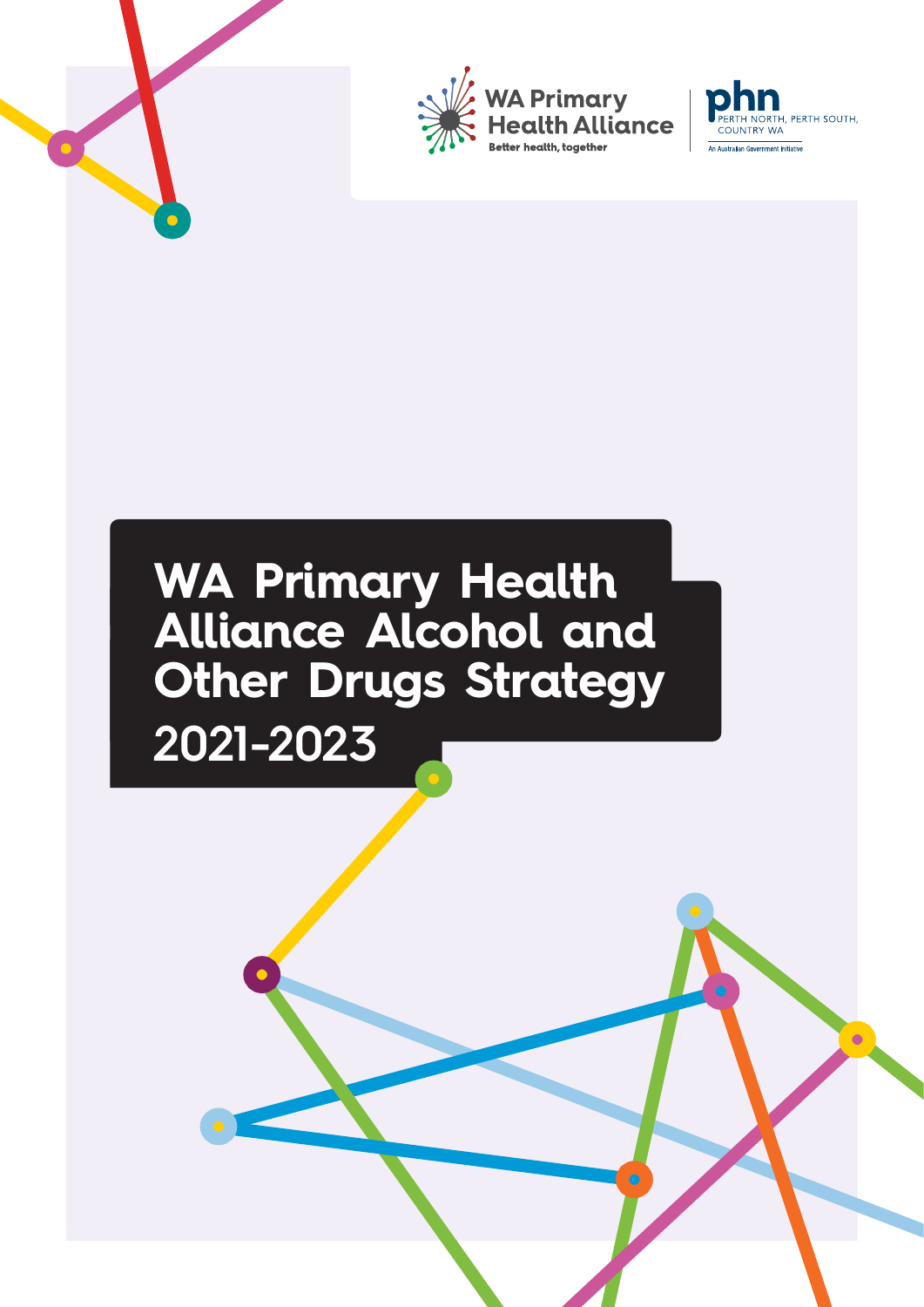### **Introduction**

WA Primary Health Alliance (WAPHA) is funded by the Australian Government to operate the three Primary Health Networks (PHNs) in Western Australia (WA): Perth South, Perth North and Country WA.

WAPHA is responsible for planning, quiding and directing investment towards primary health services, including alcohol and other drug and mental health services.

WAPHA has two key objectives:

- To improve the efficiency and effectiveness of primary health care services for patients, particularly those at risk of poor health outcomes.
- To improve the coordination of care to ensure patients receive the right care, in the right place, at the right time.

WAPHA does not directly provide alcohol and other drug services, but rather commissions services from a wide range of providers including community managed organisations and health service providers. In addition to its role as a commissioner of specialist alcohol and other drug treatment services in areas of high need<sup>1</sup>, WAPHA is committed to building the capability and capacity of the primary health care sector to recognise and respond to the needs of people experiencing harm from alcohol and other drug use.

This Alcohol and Other Drugs Strategy has been prepared as an internal resource to support WAPHA staff to make informed commissioning decisions and understand our alcohol and other drug priorities. It provides an overview of WAPHA's remit in reducing harm from alcohol and other drug use, in line with the guidance set by the Australian Government, including the National Drug Strategy 2017-2026, and WAPHA's Strategic Plan: Better Health, Together 2020-2023. Within the WA context, WAPHA recognises that we are one of several funders of alcohol and other drug treatment services and acknowledge that State investment is guided by the Western Australian Mental Health, Alcohol and Other Drug Services Plan 2015-2025.

WAPHA seeks to achieve improved health and social outcomes for individuals, families, and communities at risk of, or currently affected by, alcohol and other drug use.

Activities are delivered with the aims of:

- increasing drug and alcohol treatment service availability; and
- improving the effectiveness of drug and alcohol treatment services for individuals requiring support and treatment by increasing coordination between various sectors and improving sector efficiency.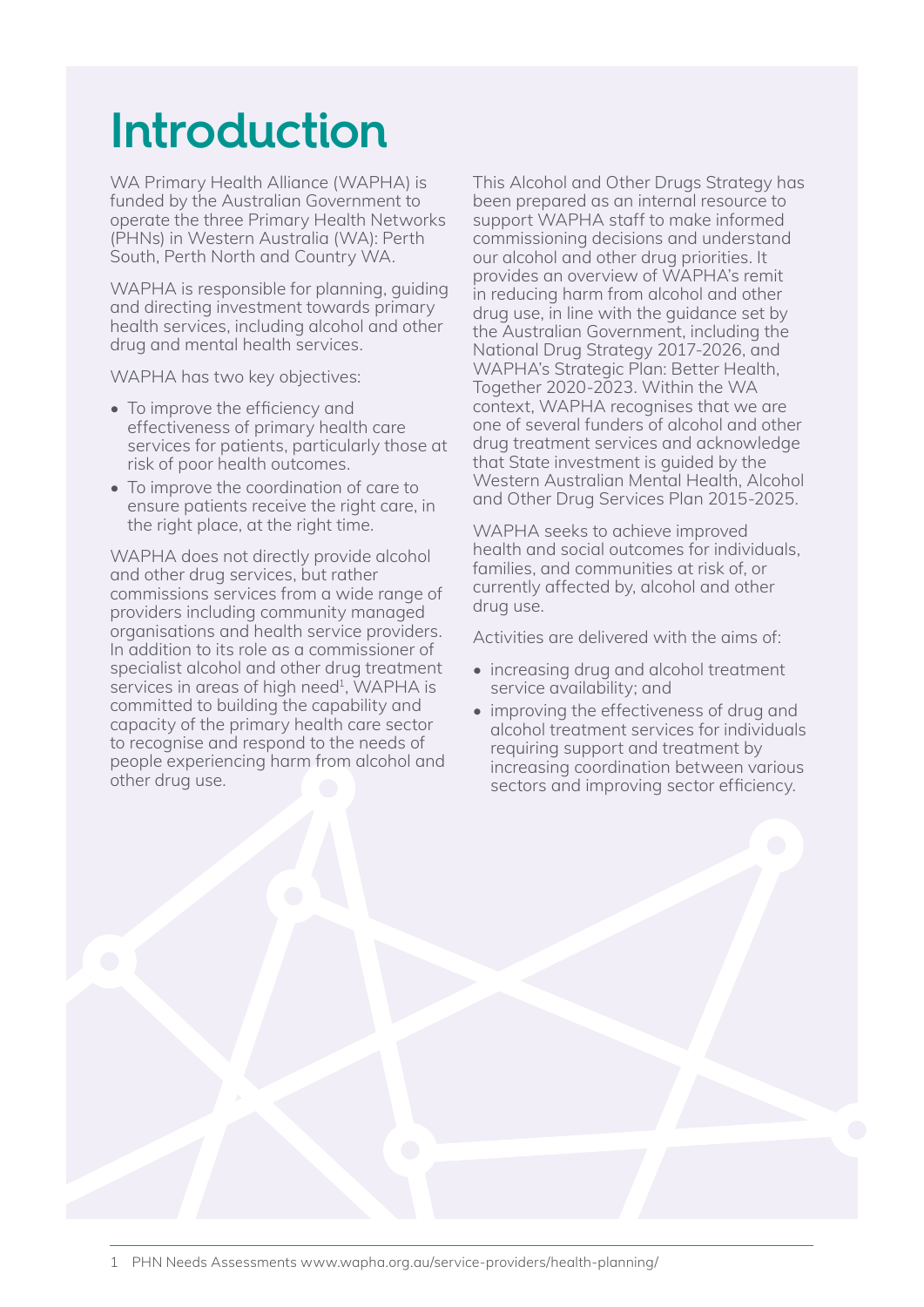### **WAPHA's Strategic Plan – Better Health, Together 2020-2023**

The Alcohol and Other Drugs Strategy draws upon, and aligns with, WAPHA's strategic direction and priorities.

**WAPHA's Alcohol and Other Drugs Strategy has been developed to complement our Strategic Plan**

**Below is our commitment to our Strategic Priorities in the context of alcohol and other drugs.**

### **Commission services in a planned and targeted way**

WAPHA will be strategic and more precise in how we allocate finite resources and commission services to ensure we maximise outcomes for consumers.<sup>2</sup> This Alcohol and Other Drugs Strategy provides a blueprint and explains the factors we will take into account when determining how, for who and where we commission alcohol and other drug treatment services.

### **Promote and prioritise an integrated health system**

Our Alcohol and Other Drugs Strategy highlights our commitment towards a collaborative approach to reducing harm from alcohol and drug use. It describes how we intend to collaborate with other funders, general practitioners (GPs), service providers, consumers and communities to create a more unified health system that is responsive to people impacted by alcohol and other drug use, including co-occurring physical and mental health conditions.

### **Continuously improve primary health care practice**

Through the implementation of regular monitoring, evaluation and continuous improvement, WAPHA will work to ensure a safe and high-quality primary health care service system. Our Alcohol and Other Drugs Strategy outlines priorities focused on developing primary health care practice to provide culturally appropriate services to meet the needs of individuals, families and .<br>significant others experiencing harm from alcohol and other drug use.

### **Empower people in our communities**

Our Alcohol and Other Drugs Strategy describes how we aim to engage and advocate for people and communities across WA to help them be active participants in their own health and wellbeing, improving health literacy, self-management and promoting early intervention and harm reduction activities.

<sup>2</sup> For the purpose of this document, and with recognition of the contextual nature of primary health terminology, we have used the terms consumer, patient and individual interchangeably to describe a person who uses, has used or may use a primary health care service or program.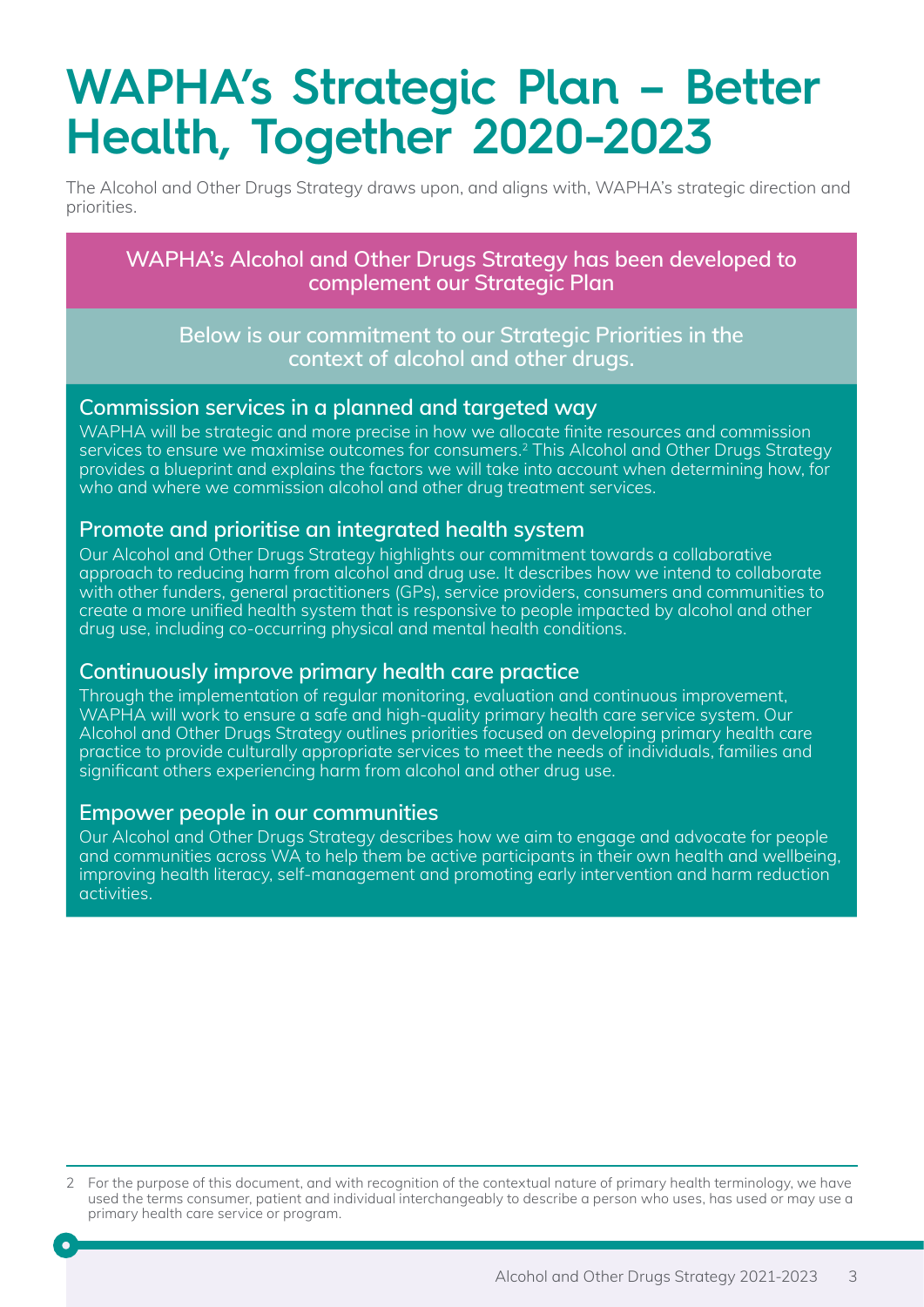# **WAPHA's Strategic Context**

This Strategy is designed to be read in conjunction with WAPHA's other strategic documents.

#### **Our approach to alcohol and other drugs as a PHN priority area of focus.**

- Provides an overview of WAPHA's commissioning strategy for reducing harm from alcohol and drug use.
- Explains the principles that underpin our approaches.
- Outlines our core priorities.
- Assists WAPHA staff to ensure procurement aligns with Australian Government guidance.

#### **Our vision and direction for the next three years.**

- Provides an overview of WAPHA's vision, mission and values.
- Outlines a set of four strategic priorities our significant commitments for the next three years.
- Outlines a set of four drivers of success – the pivotal enablers for our strategic success.
- Provides guidance on our path for successful implementation.



#### **Our approach to working with our partners to achieve a more integrated system.**

- Provides a mechanism to address fragmentation of services, duplication and inefficiencies in service provision.
- Guides a partnership approach to achieve greater connectedness across the mental health system, inclusive of the alcohol and other drug sector and primary health care.

#### **The background and evidence that informs our priorities.**

- Communicates in more detail the rationale and scope of our alcohol and other drug activities in alignment with Australian Government guidance.
- Describes WAPHA's remit within the context of State activities and the broader policy context including the National Drug Strategy 2017-2026, National Ice Action Strategy, National Preventive Health Strategy 2021–2030, Primary Health Care 10 Year Plan and the National Aboriginal and Torres Strait Islander Health Plan.

#### **What we currently do and why in the context of Mental Health.**

- Communicates the scope of our mental health activities (inclusive of alcohol and other drug co-morbidity) in alignment with Australian Government guidance.
- Provides a location-based framework for how we will apply our approach to investing in mental health services.

3 The first action from the Fifth National Mental Health and Suicide Prevention Plan (the Fifth Plan). Governments require Local Hospital Networks (LHNs) and Primary Health Networks (PHNs) to jointly develop and publicly release joint regional mental health and suicide prevention plans.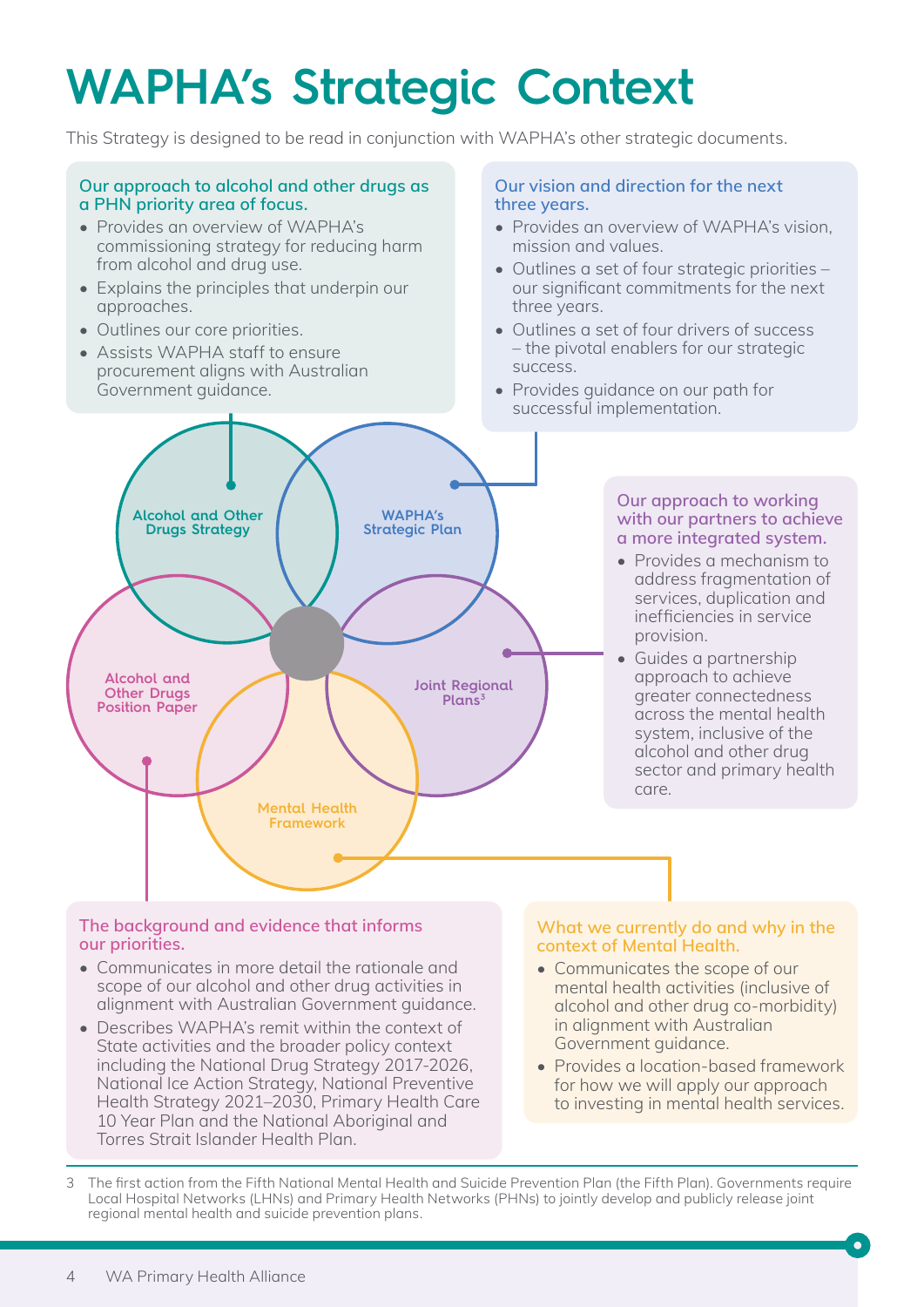# **Commissioning for Better Health**

Commissioning for Better Health<sup>4</sup> guides our approach to commissioning to ensure that the services we fund are evidence-based and targeted to meet the needs of people at risk of poor health outcomes. We direct our investment to support local primary health care services be more efficient and effective, easy to navigate, well connected and close to home.

In line with PHN Commissioning Resources, WAPHA's Procurement Policy<sup>5</sup> and approved Activity Work Plans<sup>6</sup> we commission services in a manner that seeks to achieve our strategic objectives, provides value for money, and results in positive outcomes for service users.



We are also guided by the Quadruple Aim, a well-regarded framework for optimising health system performance. It outlines four principles that governments, health care planners and providers need to concurrently focus on when designing and examining primary health care delivery. PHNs, the Australian Government and State/Territory Governments now accept the Quadruple Aim to measure, monitor and evaluate services and models of care.



4 [www.wapha.org.au/wp-content/uploads/2019/04/Commissioning-for-Better-Health.pdf](https://www.wapha.org.au/wp-content/uploads/2019/04/Commissioning-for-Better-Health.pdf)

- 5 WAPHA Procurement Policy 2021 (Internal Document)
- 6 [www.wapha.org.au/service-providers/health-planning/activity-work-plans/](http://www.wapha.org.au/service-providers/health-planning/activity-work-plans/)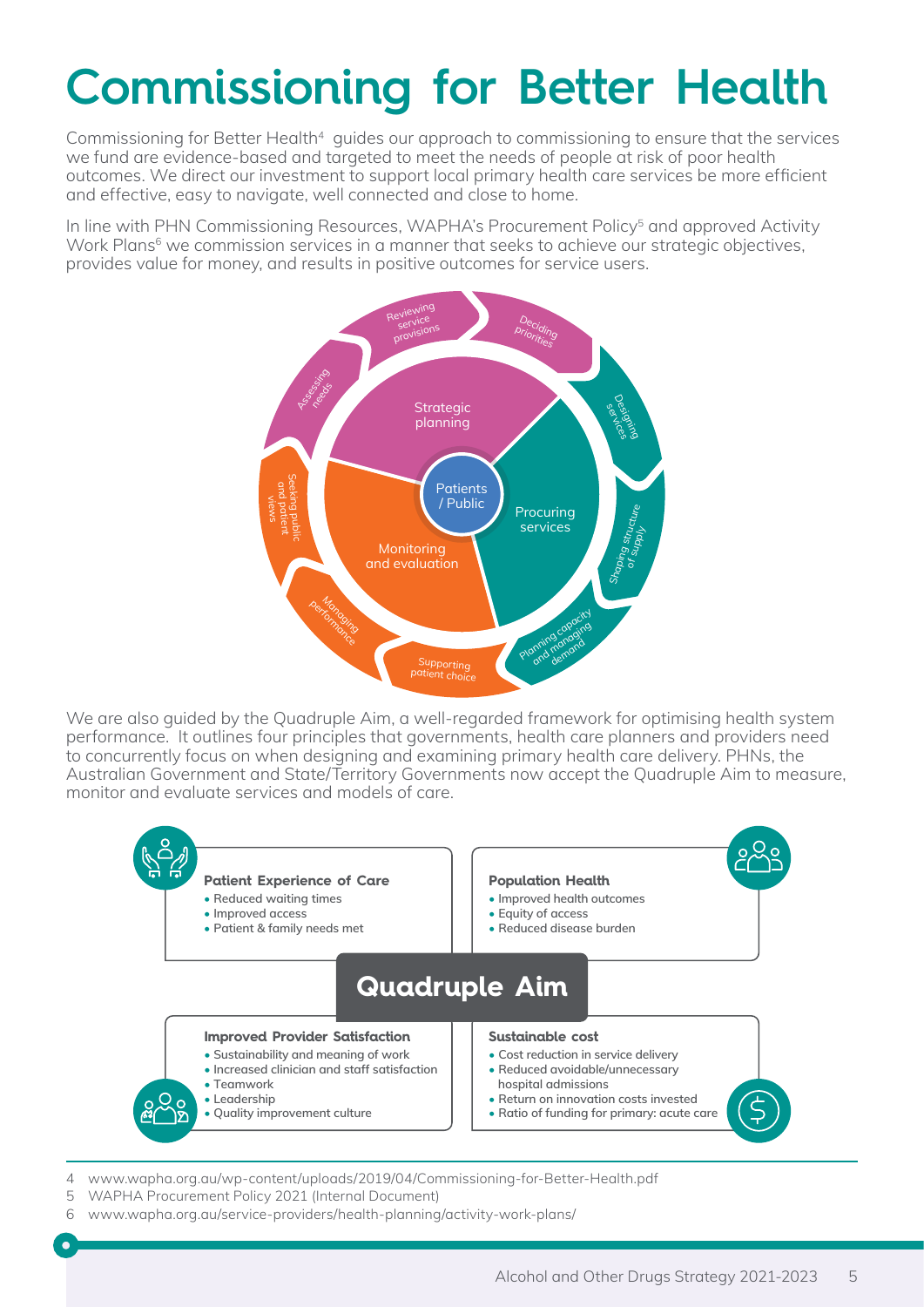### **Context**

Consumption of alcohol, prescription medication and illicit drugs is a major cause of preventable disease and illness. Alcohol plays a role in more than 200 chronic health problems (including cardiovascular disease, cancers, diabetes, overweight and obesity) and the consumption of alcohol during pregnancy can result in birth defects and behavioural and neurodevelopmental abnormalities in the infant  $7$ 

Like most things, alcohol and other drug use exists on a continuum and while some people may use substances without experiencing significant issues, a proportion of the population will require treatment and support to reduce use and associated harms. Just like other health problems, substance use issues can be treated, with treatment<sup>8</sup> generally more effective if initiated early. For some people, treatment will be required over the course of their life (consistent with dependence being a chronic condition, like asthma or diabetes), while others may access treatment intermittently as required, and for some, brief or early support will be enough.

Many people with early and problematic use of alcohol and other drugs are likely to have contact with, or seek help from, primary health care professionals. It's important to ensure the primary care workforce is equipped to provide appropriate intervention, support and referral. Stigma and discrimination, such as the use of judgemental language and inappropriate stereotypes, is one of the barriers that prevent people who use alcohol and other drugs from getting help and can contribute to a delay in accessing treatment until problems are severe.

In addition to substance use issues, individuals may have social, psychological or other health care needs, including co-occurring mental health conditions, liver disease, chronic obstructive pulmonary disease and blood borne viruses. People who experience marginalisation, trauma and socio-economic disadvantage are at greater risk of developing alcohol and other drug use problems.

Groups that may experience disproportionate harm include Aboriginal people, people with cooccurring mental health conditions, young people, older people, culturally and linguistically diverse populations, and people identifying as gay, lesbian, bisexual, transgender or intersex.

People living in rural and remote areas can experience a range of underlying drivers of substance use, depending on their circumstances, but all are exacerbated by geographic isolation, the heightened stigma that can occur in smaller communities, longer distances from services and limited transport options to access treatment.

Continual monitoring is necessary to respond to new and emerging issues as patterns of use, workforce availability, and drugs of concern can change over time and may differ from one community to another. For example:

- Harmful use of prescription medications, illicit drugs and alcohol is increasing in **older people** (aged 60 and over).9 Older people can be more susceptible to problems as a result of difficulties with pain and medication management, poor health and significant life events.
- **Pharmaceutical opioids** (such as oxycontin and fentanyl) contribute to around two-thirds of opioid overdose deaths in Australia. In 2018, regional WA had the highest rate of unintentional drug overdose deaths in the country.10
- Problems relating to substance use were present in over one quarter of **suicide** deaths in Australia in 2019.11
- Responses to the **COVID-19** pandemic impacted availability and consumption of alcohol and other drugs as well as access to services.



- 7 *[Australian Institute of Health and Welfare](http://www.aihw.gov.au)*. www.aihw.gov.au
- 8 Treatment is defined as: Structured health interventions delivered to individuals (by themselves, with their families, and/ or in groups) to reduce the harms from alcohol, tobacco, prescribed medications or other drugs and improve health, social and emotional wellbeing.
- 9 *[National Drug Strategy](http://www.health.gov.au/resources/collections/national-drug-strategy)*. www.health.gov.au/resources/collections/national-drug-strategy
- 10 *[Australia's Annual Overdose Report 2020 Penington Institute](https://www.penington.org.au/publications/2020-overdose-report/)*
- 11 *[www.abs.gov.au/statistics/health/causes-death/causes-death-australia/2019](http://www.abs.gov.au/statistics/health/causes-death/causes-death-australia/2019)*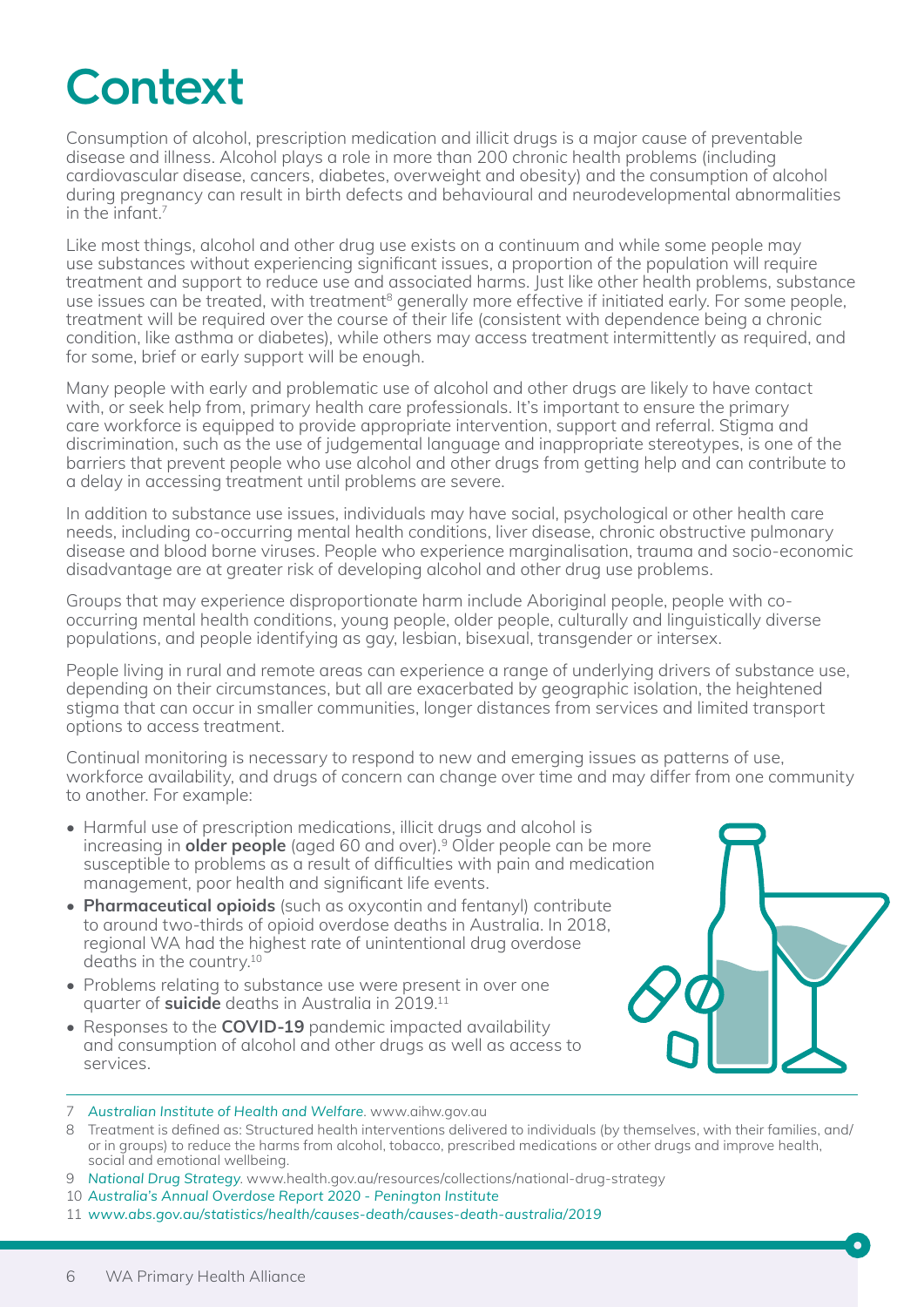### **How to use the Alcohol and Other Drugs Strategy**

The following six elements of this Strategy, along with the Australian Government's Guidance materials, outline the parameters for what is in scope for WAPHA. Our Alcohol and other Drug Priorities and corresponding initiatives describe the changes we seek to make to the primary health care system in alignment to the Quadruple Aim. It is important that all WAPHA's alcohol and other drug activities align with **one or more of the priorities/initiatives**. In addition to these, specific strategies aligned to our platforms and programs are outlined and are to be read in conjunction with the priorities/initiatives. All elements should inform WAPHA's operational actions.

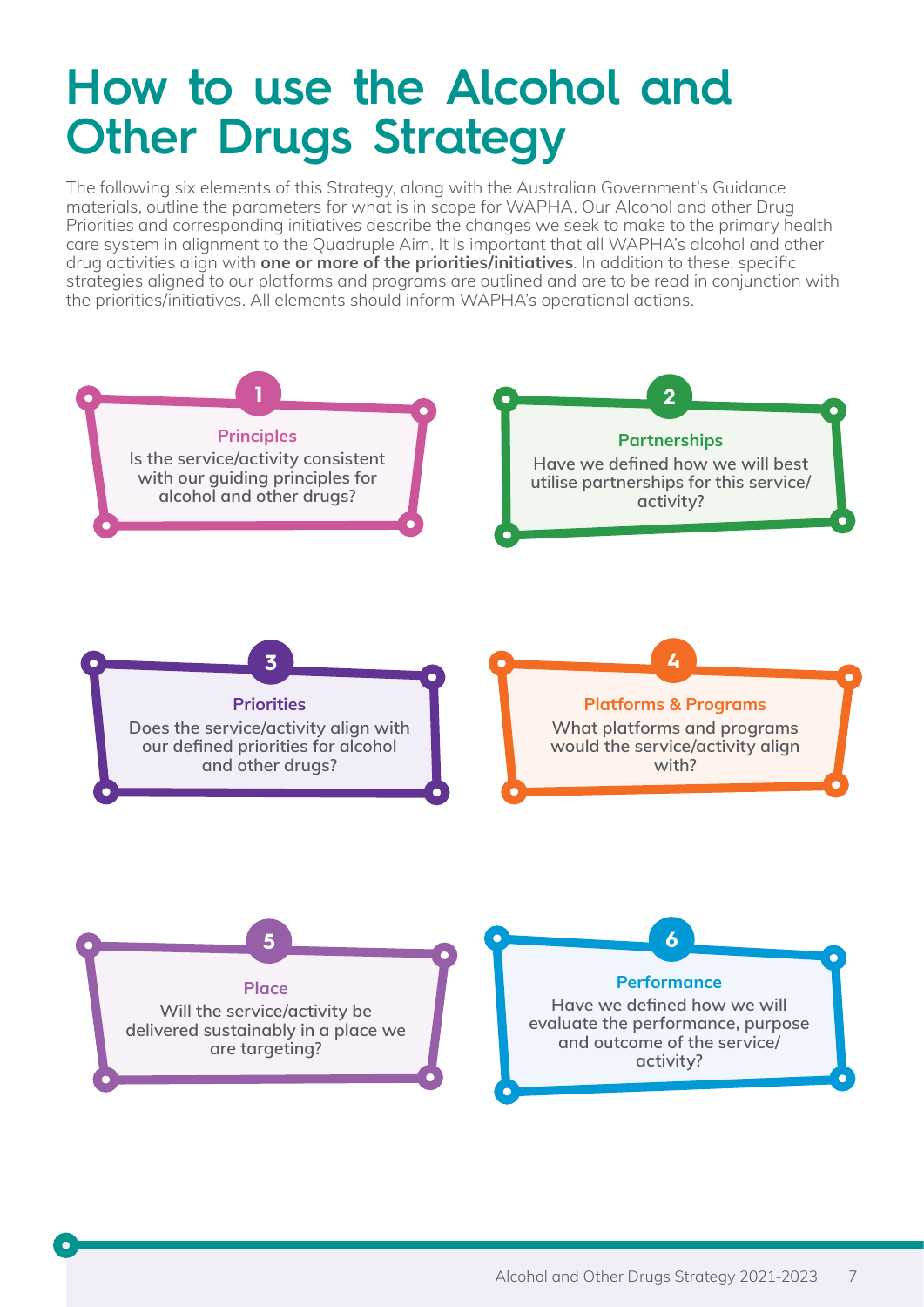# **1. Principles**

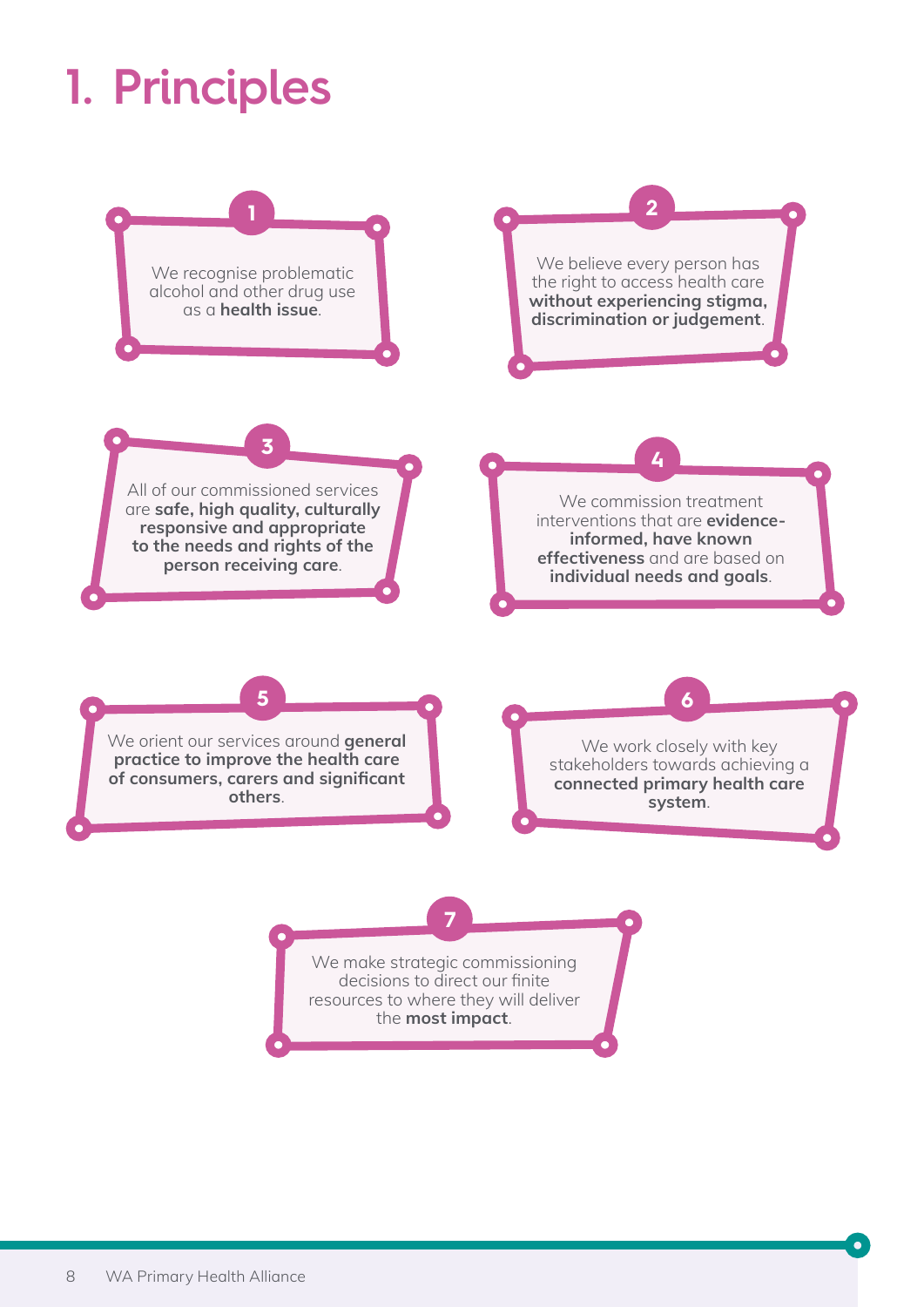# **2. Partnerships**

Our Strategic Plan outlines mature collaborative partnerships as a key driver to our success. We work collaboratively and purposefully at a metropolitan, regional and remote level with consumers, carers, health care providers (primary, secondary and tertiary), social care services, local government and other stakeholders to understand complexities and gaps, identify what is needed to develop seamless care pathways, and work across the care continuum to improve health outcomes. At a local level, we utilise and create partnership arrangements, and promote existing networks and advisory groups to enhance integration and improve information flow across the system.

Our commitment to our partners is below:

#### **Consumers, families, and carers**

WAPHA is committed to person-centred care and recognises the requirements and needs for alcohol and other drug services are best understood by the people who use those services. WAPHA will exemplify this commitment through taking a co-design approach where possible in our commissioning and by ensuring the experience of consumers, family, carers and significant others is integral to the continuous improvement of services.

#### **General Practice**

WAPHA recognises the role of general practice in the prevention, early intervention and treatment of alcohol and drug related harm. WAPHA is committed to enabling general practice to inform service design to ensure their role is elevated and integrated where possible. This includes GPs and other members of the general practice care team, such as practice nurses and Aboriginal Health workers.

#### **Peak bodies**

WAPHA understands the importance of involving peak bodies including the WA Network of Alcohol and Drug Agencies (WANADA), Alcohol and Other Drug Consumer and Community Coalition (AODCCC) and Aboriginal Health Council of WA (AHCWA) in the design of models of care, advocacy, developing the workforce, collaboration and consultation with the members they represent, and engagement with the community sector more broadly.

#### **WA Mental Health Commission (MHC) and Health Service Providers (HSPs)**

WAPHA works with the MHC and HSPs to connect prevention and treatment service delivery through planned and coordinated commissioning and structured system change. This is reflected through a Memorandum of Understanding with the MHC, Partnership Protocol agreements with HSPs, and joint agreement to the WA Foundational Plan for Mental Health, Alcohol and Other Drug Services, and Suicide Prevention.

#### **Aboriginal Community Controlled Organisations / Health Services (ACCO/ ACCHS) and community representatives**

WAPHA fosters relationships with Aboriginal people and communities that are built on respect and trust and works closely with ACCHSs and ACCOs to facilitate culturally safe service delivery. WAPHA recognises the importance of choice for Aboriginal people in the services they access and actively supports strategies to enhance cultural appropriateness across the primary health care system.

#### **Health, Welfare and Community Service Providers**

Through engagement with the diversity of local service providers, including local government, we explore opportunities to leverage current strengths and facilitate collaborative responses to achieve system level change.

These connections are important in developing inter-agency responses to complex health and social care problems.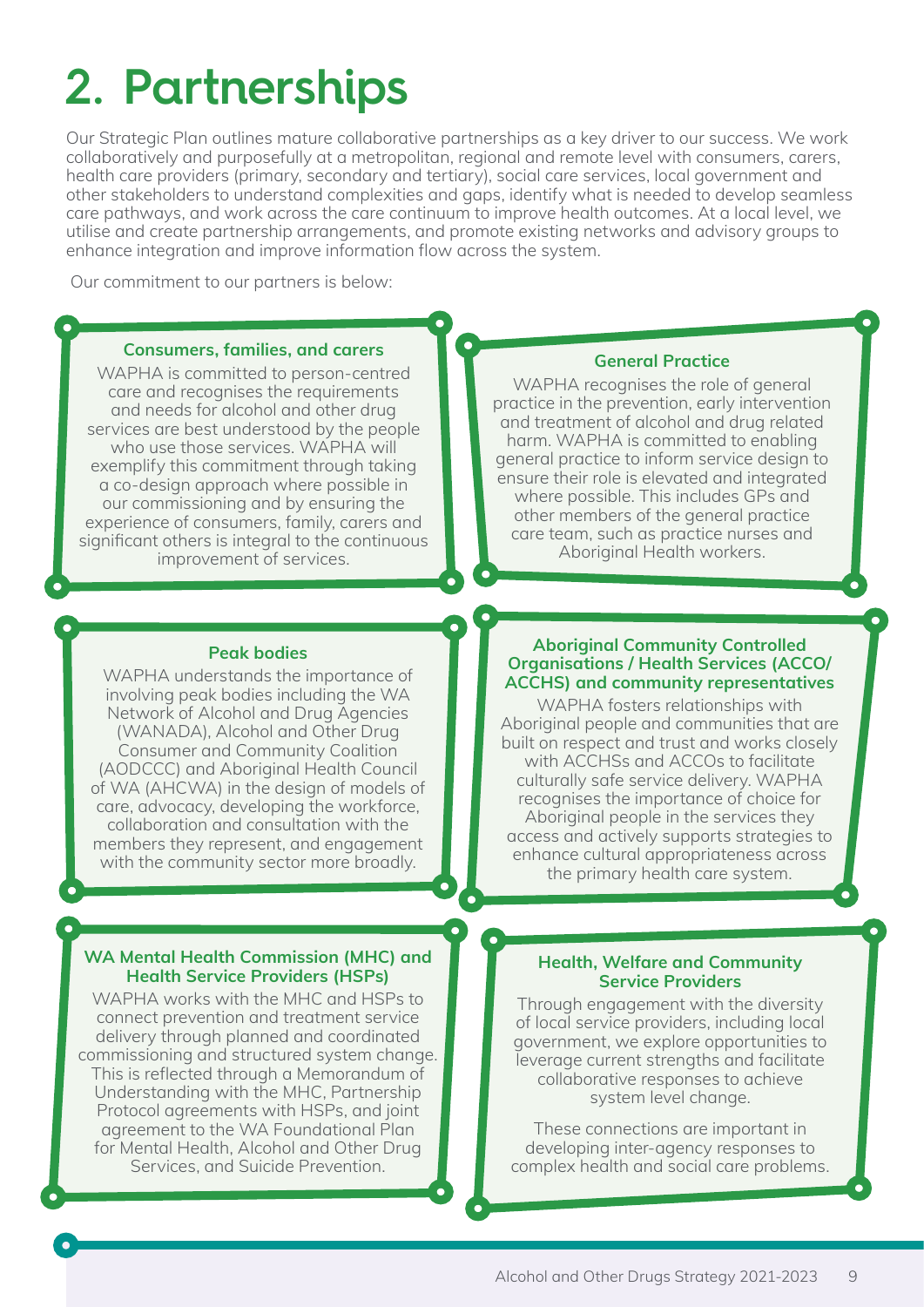# **3. Priorities**

We have identified five alcohol and other drug priorities, outlined below. These priorities underpin our commissioning, collaborative approach to systemic change and commitment to reducing harm within a preventative health context. The corresponding initiatives outline how we propose to achieve our priorities.

#### **Each initiative is aligned to one of the strategic priorities from our strategic plan:**

- **• Commission in a planned and targeted way**
- **• Promote and prioritise an integrated health system**
- **• Continuously improve primary care practice**
- **• Empower people and communities**

| <b>PRIORITY 1</b>                                                                                  | <b>PRIORITY 2</b>                                             | <b>PRIORITY 3</b>                                           | <b>PRIORITY 4</b>                                                                                         | <b>PRIORITY 5</b>                                                                                                      |
|----------------------------------------------------------------------------------------------------|---------------------------------------------------------------|-------------------------------------------------------------|-----------------------------------------------------------------------------------------------------------|------------------------------------------------------------------------------------------------------------------------|
| Improve<br>timely access<br>to specialist<br>alcohol and<br>other drug<br>treatment and<br>support | Enhance system<br>integration and<br>improve care<br>pathways | Focus on<br>person-<br>centered,<br>holistic health<br>care | Continuously<br>improve the<br>quality, safety<br>and cultural<br>competence of<br>primary health<br>care | Build a suitably<br>qualified<br>workforce<br>and improve<br>management<br>of alcohol and<br>other drug use<br>issues. |

| Priority                                                                                              |     | <b>Initiatives</b>                                                                                                                                                                                                                                  |
|-------------------------------------------------------------------------------------------------------|-----|-----------------------------------------------------------------------------------------------------------------------------------------------------------------------------------------------------------------------------------------------------|
| 1. Improve<br>timely access<br>to specialist<br>alcohol and<br>other drug<br>treatment and<br>support | 1.1 | Commission low-cost (free to consumer) alcohol and other drug treatment<br>interventions in areas with limited-service availability but high demand that utilise<br>technology and innovative models of care to offer convenience to service users. |
|                                                                                                       | 1.2 | Enable primary health care providers to adopt universal screening and assessment<br>for harms associated with alcohol and other drug use (including medications) within<br>the context of health and wellbeing and promote use of validated tools.  |
|                                                                                                       | 1.3 | Increase access to brief and early alcohol and other drug treatment interventions for<br>people with or at risk of mild to moderate harm from alcohol and other drug use to<br>prevent escalating acuity.                                           |
|                                                                                                       | 1.4 | Commission models of care designed to meet the needs of young people, and<br>leverage the network of headspace services, uplifting their role in the treatment of<br>alcohol and drug issues.                                                       |
|                                                                                                       | 1.5 | Contribute to strategies to reduce alcohol and other drug use during periods of<br>increased risk, including pregnancy, postnatal periods and pre-conception.                                                                                       |
|                                                                                                       | 1.6 | Commission models of care that are inclusive of families and significant others and<br>positively impact on intergenerational patterns of alcohol and other drug use.                                                                               |
|                                                                                                       | 1.7 | Commission services that are culturally safe and appropriate for diverse groups<br>including models of care designed to meet the needs of Aboriginal people.                                                                                        |
|                                                                                                       | 1.8 | Commission models of care designed to meet the needs of people with co-occurring<br>mental health and/or physical health conditions and alcohol and other drug use<br>issues.                                                                       |
|                                                                                                       |     |                                                                                                                                                                                                                                                     |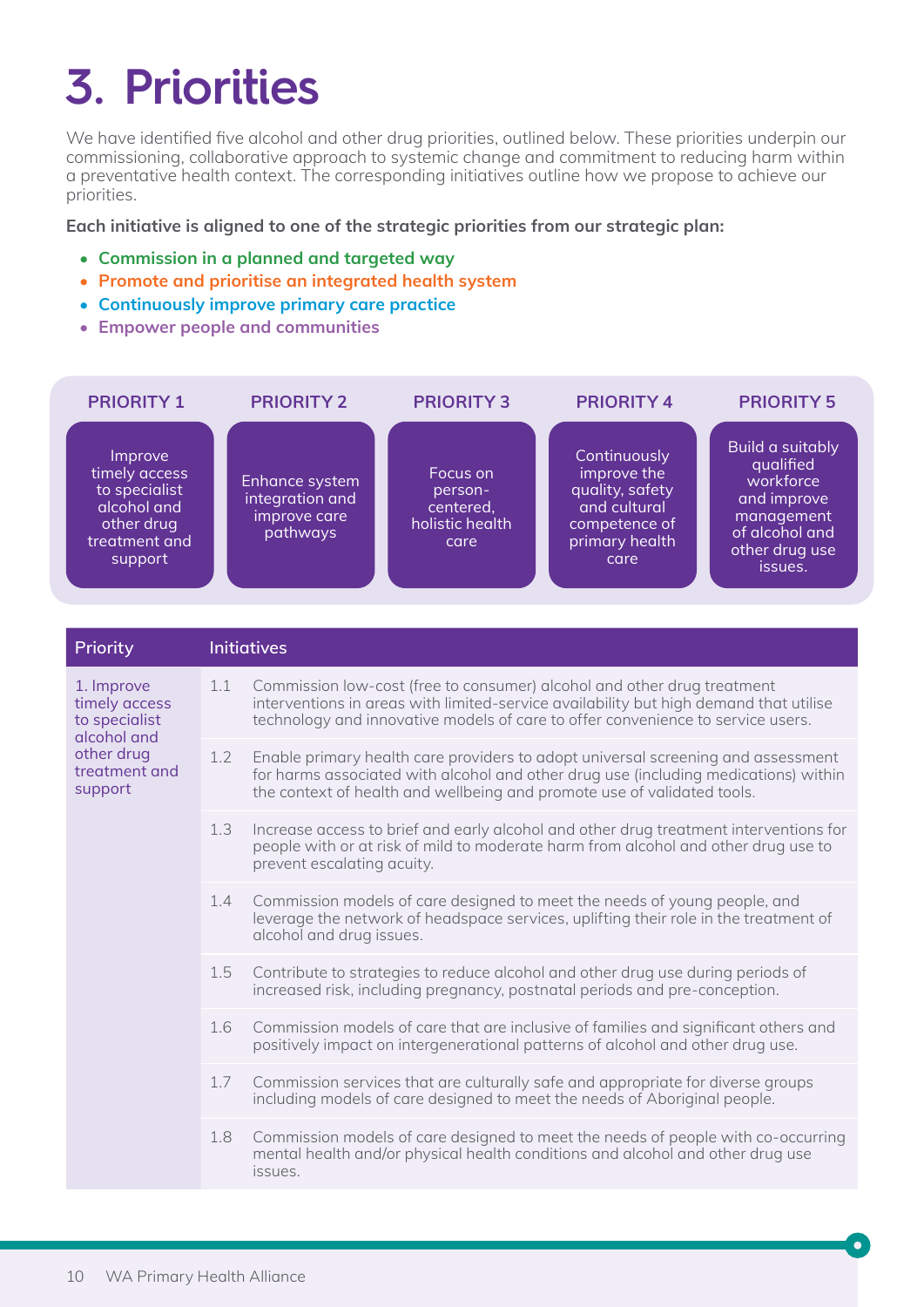| Priority                                                            | <b>Initiatives</b> |                                                                                                                                                                                                                                                                                                                                                                       |
|---------------------------------------------------------------------|--------------------|-----------------------------------------------------------------------------------------------------------------------------------------------------------------------------------------------------------------------------------------------------------------------------------------------------------------------------------------------------------------------|
| 2. Enhance<br>system<br>integration and<br>improve care<br>pathways | 2.1                | Utilise governance arrangements and partnership agreements with Health Service<br>Providers, the Mental Health Commission and others to support coordinated<br>planning and service delivery at a State and regional level.                                                                                                                                           |
|                                                                     | 2.2                | Co-design service models and care pathways that are easy to navigate and provide<br>a seamless experience for consumers, carers/significant others, health professionals<br>and the service sector.                                                                                                                                                                   |
|                                                                     | 2.3                | Drive cooperation, coordination and collaboration between general practice, mental<br>health services, alcohol and other drug specialists and social care services through<br>use of patient experience data, fostering partnerships, promotion of transparent<br>referral mechanisms, and development of care pathways (including utilisation of<br>HealthPathways). |
|                                                                     | 2.4                | Contribute to the development of local health region alcohol and other drug plans<br>in consultation with key stakeholders to leverage what exists and support place-<br>based approaches to planning, delivery and evaluation of strategies and services.                                                                                                            |
|                                                                     | 2.5                | Work with key partners and commissioned service providers to improve referrals<br>and feedback between primary care practitioners and alcohol and other drug<br>specialist treatment providers. <sup>12</sup>                                                                                                                                                         |
|                                                                     | 2.6                | Work with key partners to support quality use of medicines including safer<br>prescribing practices and access to medication assisted treatment of alcohol and<br>other drug dependence.                                                                                                                                                                              |
| 3. Focus<br>on person-<br>centered,<br>holistic health<br>care      | 3.1                | Orient the commissioning of alcohol and other drug treatment services to support<br>people to connect and remain engaged with primary care (including general<br>practice and allied health) and facilitate improvements in alcohol and other drug<br>health literacy.                                                                                                |
|                                                                     | 3.2                | Ensure commissioned alcohol and other drug services implement best practice<br>approaches to treatment and support of people with co-occurring physical and<br>mental health issues.                                                                                                                                                                                  |
|                                                                     | 3.3                | Ensure that WAPHA's programs and services designed to target chronic and other<br>health conditions consider opportunities to address alcohol and other drug use as<br>part of their model/s of care.                                                                                                                                                                 |
|                                                                     | 3.4                | Capture and utilise patient experience data and outcomes, to inform continuous<br>improvement (maintaining consumer privacy and ensuring data usage does not<br>contribute to stigma).                                                                                                                                                                                |
|                                                                     | 3.5                | Contribute to the elimination of Hepatitis C and reduction of other blood borne<br>viruses by supporting initiatives to increase screening and treatment within primary<br>care settings.                                                                                                                                                                             |
|                                                                     | 3.6                | Leverage existing evidence informed resources and campaigns designed to prevent<br>and reduce harms from alcohol and other drug use by encouraging promotion and<br>application in general practice settings.                                                                                                                                                         |
|                                                                     | 3.7                | Contribute to improving the visibility and uptake of harm-reduction strategies and<br>promote their role in reducing stigma and encouraging people to seek help.                                                                                                                                                                                                      |
|                                                                     |                    |                                                                                                                                                                                                                                                                                                                                                                       |

12 Recommendation 12 Methamphetamine Action Plan Taskforce Final Report (2018) State of Western Australia.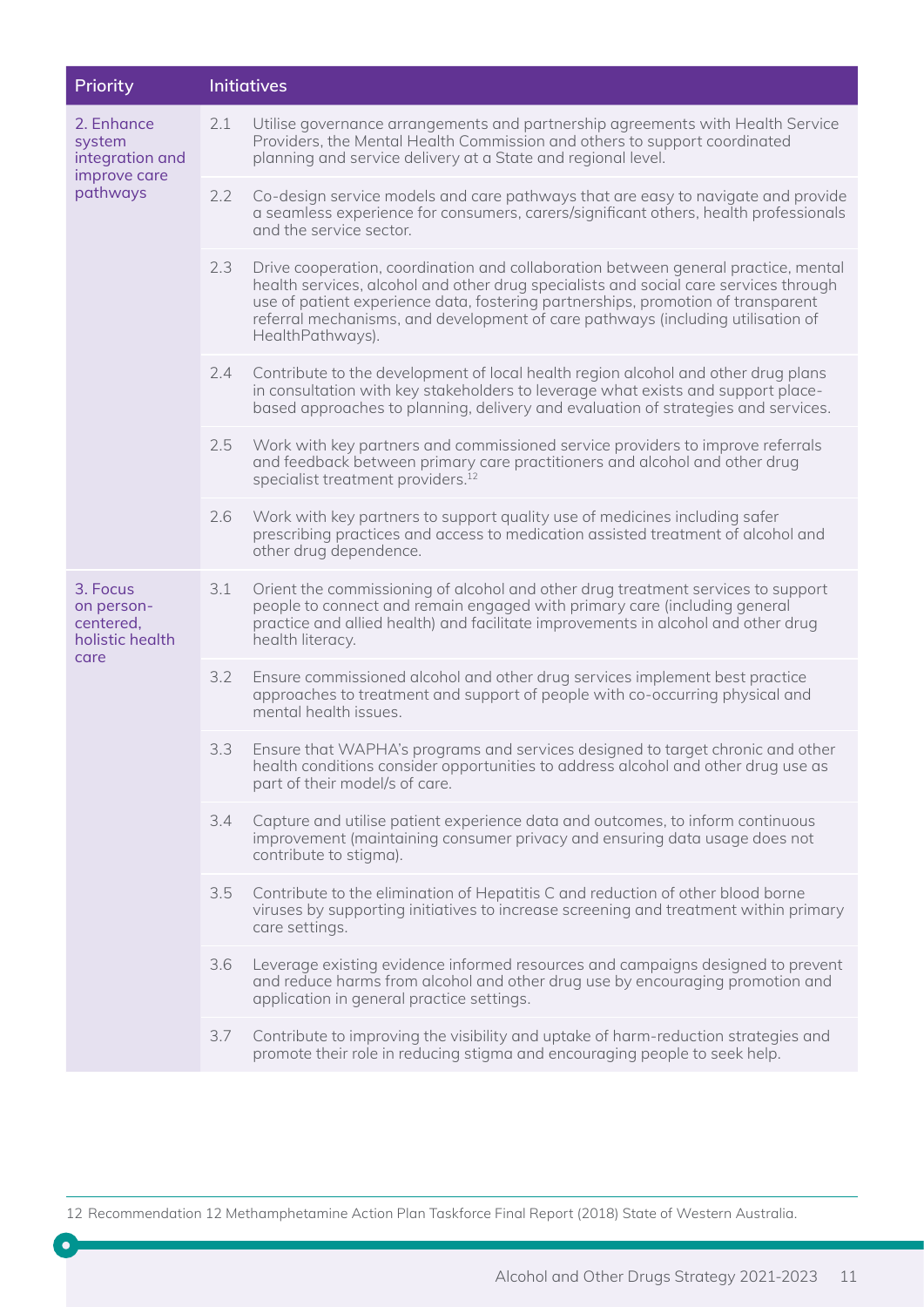| Priority                                                                                                     |     | <b>Initiatives</b>                                                                                                                                                                                                                                                                       |
|--------------------------------------------------------------------------------------------------------------|-----|------------------------------------------------------------------------------------------------------------------------------------------------------------------------------------------------------------------------------------------------------------------------------------------|
| 4. Continuously<br>improve the<br>quality, safety<br>and cultural<br>competence of<br>primary health<br>care | 4.1 | Demonstrate and promote the use of appropriate and non-judgmental language<br>regarding substance use disorders, addictions and about those who use alcohol and<br>other drugs.                                                                                                          |
|                                                                                                              | 4.2 | Facilitate the development of cultural competence and capability within<br>commissioned services and primary care (whole of practice).                                                                                                                                                   |
|                                                                                                              | 4.3 | Ensure that WAPHA's commissioning polices, processes and practices reinforce the<br>application of evidence-based and culturally appropriate guidelines and tools for<br>alcohol and other drug treatment and support.                                                                   |
|                                                                                                              | 4.4 | Monitor and evaluate commissioned services to determine progress towards<br>achieving expected outcomes in an efficient and cost-effective manner and identify<br>service issues, gaps, underperformance and areas for improvement.                                                      |
|                                                                                                              | 4.5 | Ensure commissioned service providers are appropriately accredited in line with<br>the National Quality Framework and activities are underpinned by sound clinical<br>governance and the National Treatment Framework.                                                                   |
|                                                                                                              | 4.6 | In collaboration with the WA Mental Health Commission, WA Network of Alcohol<br>and Drug Agencies and commissioned service providers improve data collection<br>and reporting systems, and mechanisms to demonstrate outcomes and inform<br>quality improvement.                         |
| 5. Build a<br>suitably<br>qualified                                                                          | 5.1 | Contribute to the development of the peer workforce and promote models<br>of practice that include peer workers in designated roles and as members of<br>multidisciplinary teams.                                                                                                        |
| workforce<br>and improve<br>management<br>of alcohol and<br>other drug use<br>issues.                        | 5.2 | Develop workforce capability to meet the alcohol and other drug treatment needs of<br>Aboriginal people, including supporting the employment and training of Aboriginal<br>people to work in the sector and supporting Aboriginal organisations to achieve<br>appropriate accreditation. |
|                                                                                                              | 5.3 | In partnership with key stakeholders, support primary care and allied health<br>practitioners to access education, training, clinical advice and peer support to<br>improve the management of alcohol and other drug issues in a primary care setting.                                   |
|                                                                                                              | 5.4 | Contribute to workforce planning and development of existing professionals,<br>volunteers and new entrants to ensure a sustainable and flexible workforce that<br>is competent, culturally safe, and capable of meeting future challenges, innovation<br>and reform.                     |
|                                                                                                              | 5.5 | Develop workforce capability to meet the treatment and support needs of people<br>with co-occurring mental health conditions and substance use issues.                                                                                                                                   |

×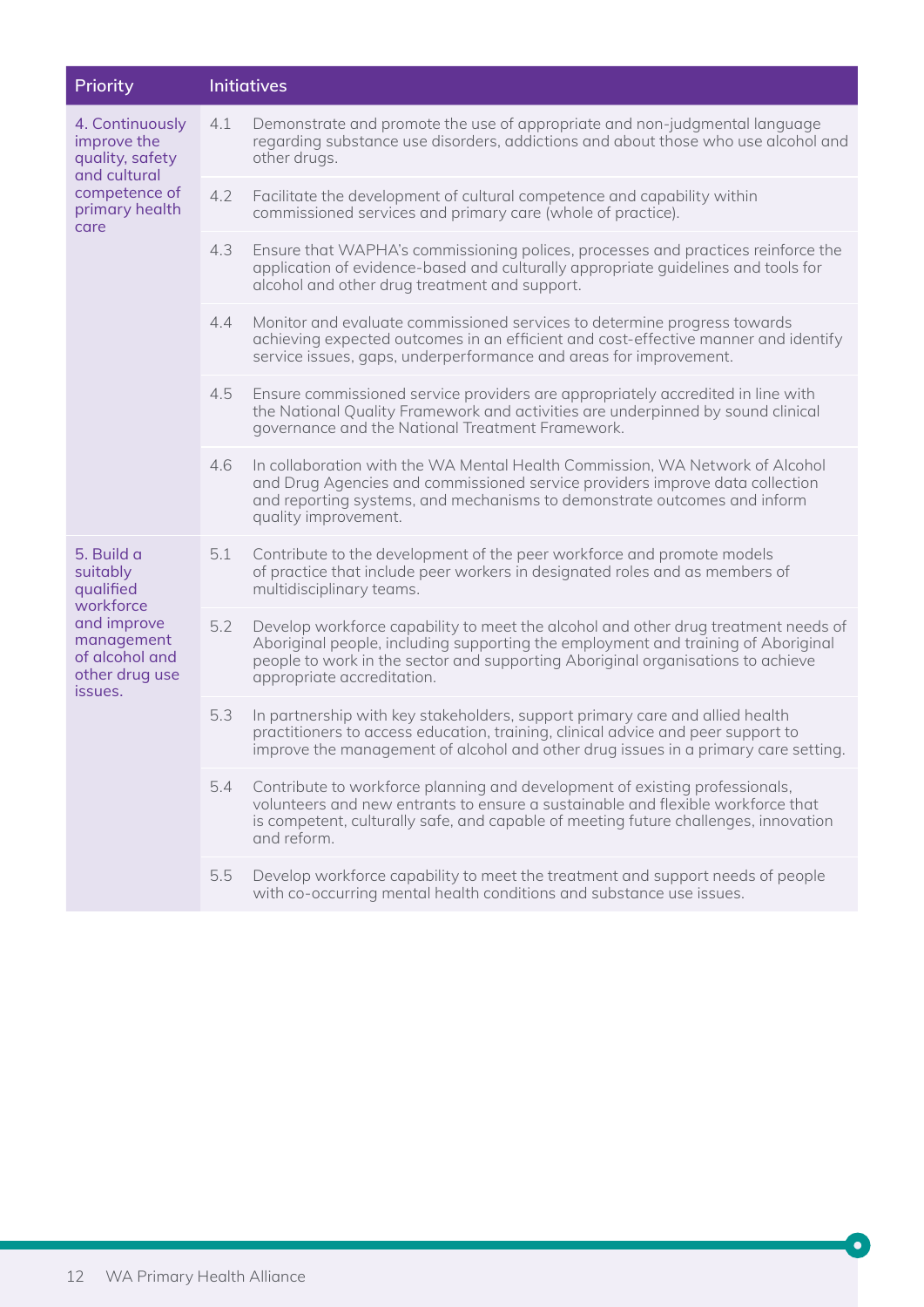# **4. Platforms and Programs**

### **4.1 Platforms**

WAPHA utilises various platforms to support the delivery of its commissioned services and general practice support functions. A platform refers to one of WAPHA's flagship initiatives, which serve as both a foundation upon which programs can operate and a gateway to primary health care. Platforms help integrate systems of care and ensure the needs and preferences of consumers/patients are the core focus. The table below provides an overview of platforms relevant to WAPHA's alcohol and other drug activities.

| Platform                                                                                                | <b>Platform description</b>                                                                                                                                                                                                                 | <b>Strategy</b>                                                                                                                                                                                                                                                                                                                                                                            |
|---------------------------------------------------------------------------------------------------------|---------------------------------------------------------------------------------------------------------------------------------------------------------------------------------------------------------------------------------------------|--------------------------------------------------------------------------------------------------------------------------------------------------------------------------------------------------------------------------------------------------------------------------------------------------------------------------------------------------------------------------------------------|
| <b>HealthPathways WA</b><br><b>Clinical decision support</b>                                            | An online portal that<br>provides clinicians<br>with clear and concise<br>aquidance for assessing,<br>managing and referring<br>patients (including those<br>experiencing mental health<br>and alcohol and other drug<br>issues) across WA. | Continue to develop, update, localise<br>and promote the use of alcohol and<br>drug and mental health specific<br>pathways.<br>Utilise the pathways to promote<br>available services and support<br>education, training and other activities<br>to improve the interface between<br>primary care practitioners and<br>specialists working in a community<br>and/or acute/hospital setting. |
| <b>RURAL</b><br>HEALTH<br><b>Practice Assist</b><br><b>WEST</b><br>Strengthening general practice in WA | Practice Assist provides<br>quidance, leadership and<br>tools to build sustainable<br>business models for general<br>practices throughout WA.                                                                                               | Continue to develop, update, localise<br>and promote the use of alcohol and<br>drug information and resources.                                                                                                                                                                                                                                                                             |
| <b>Initial Assessment and Referral</b><br><b>Service (IAR)</b>                                          | Provision of an effective,<br>statewide system for the<br>initial assessment and<br>referral of individuals<br>presenting with mental<br>health conditions in primary<br>health care settings.                                              | Design, pilot, monitor and implement<br>IAR (during 2020-2022)<br>Embed IAR in general practice<br>workflows and HealthPathways                                                                                                                                                                                                                                                            |
| my community<br>directory                                                                               | An online directory of<br>local health, social and<br>community services across<br>the state.                                                                                                                                               | Continue to develop, update, localise<br>and promote the use My Community<br>Directory.                                                                                                                                                                                                                                                                                                    |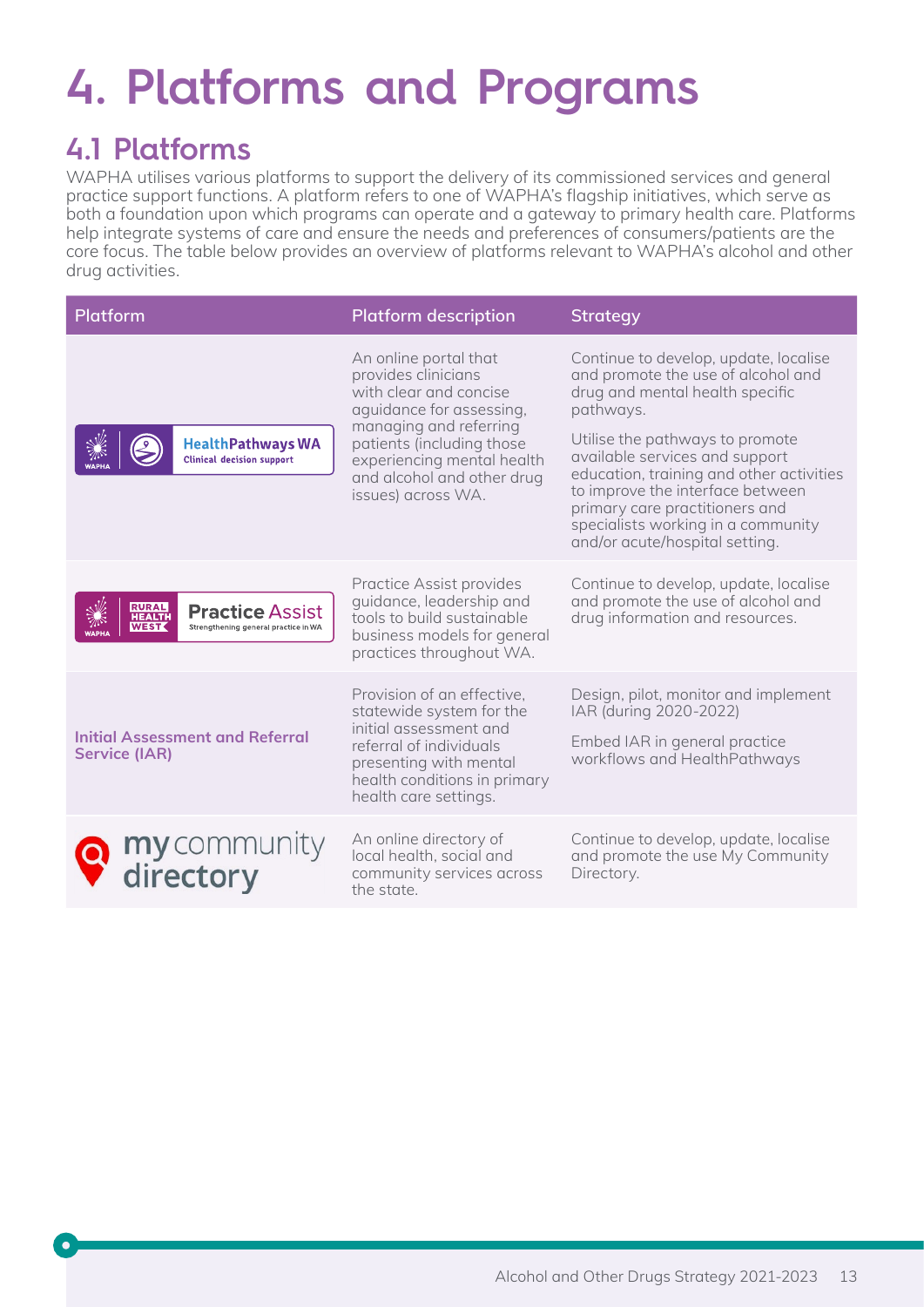### **4.2 Programs**

WAPHA's alcohol and other drug programs are aligned to our guidance and designed to meet specific health needs. The term program is used broadly in this context and refers to our long-term alcohol and other drug activities. The table below and subsequent pages outlines program scope, commissioning strategy or area of focus, and relevant guidance.

| Program                                                                 | <b>Scope</b>                                                                                                                                                                                                       | <b>Commissioning Strategy /</b><br><b>Areas of Focus</b>                                                                                                                                                                                                                                                                                                                                                                                                                                                                                                                                                                                                                                                                                                                                                                                                                                                                                                                                                                                                    | Guidance / Evidence                                                                                                                                                                                                                                                                                                                                                                                                                                                                                                                                                                                                                               |
|-------------------------------------------------------------------------|--------------------------------------------------------------------------------------------------------------------------------------------------------------------------------------------------------------------|-------------------------------------------------------------------------------------------------------------------------------------------------------------------------------------------------------------------------------------------------------------------------------------------------------------------------------------------------------------------------------------------------------------------------------------------------------------------------------------------------------------------------------------------------------------------------------------------------------------------------------------------------------------------------------------------------------------------------------------------------------------------------------------------------------------------------------------------------------------------------------------------------------------------------------------------------------------------------------------------------------------------------------------------------------------|---------------------------------------------------------------------------------------------------------------------------------------------------------------------------------------------------------------------------------------------------------------------------------------------------------------------------------------------------------------------------------------------------------------------------------------------------------------------------------------------------------------------------------------------------------------------------------------------------------------------------------------------------|
| <b>Aboriginal</b><br><b>Treatment</b><br>and Support<br><b>Services</b> | Targeted and culturally<br>appropriate alcohol and<br>other drug treatment<br>and support services for<br>Aboriginal people of all<br>ages.                                                                        | • Review current approaches and<br>WAPHA investment in services<br>targeting Aboriginal people.<br>Work in partnership with<br>Aboriginal stakeholders and key<br>partners to:<br>• Ensure new and existing<br>service models are culturally<br>appropriate, locally relevant and<br>informed by evidence of what<br>works.<br>• Increase the provision of services<br>for Aboriginal people that are<br>delivered by Aboriginal people.<br>• Facilitate opportunities<br>for Aboriginal Community<br>Controlled organisations to<br>obtain appropriate accreditation<br>to be commissioned to deliver<br>alcohol and other drug treatment<br>services.<br>• Facilitate opportunities for<br>alcohol and other drug service<br>providers and Aboriginal<br><b>Community Controlled Health</b><br>Services to share information<br>and collaborate on approaches<br>to meet the needs of Aboriginal<br>people.<br>• Contribute to strategies<br>to recruit, train and retain<br>Aboriginal staff in both<br>mainstream and Aboriginal-<br>specific services. | <b>Guidance for Primary</b><br>Health Networks:<br>Commissioning of<br>Alcohol and Other Drug<br><b>Treatment Services (Not</b><br>publicly available)<br>Drug and Alcohol<br><b>Treatment Information</b><br>Strategy (Not publicly<br>available)<br><b>WAPHA Aboriginal</b><br>Health Strategy (In<br>development)<br><b>WAPHA Cultural</b><br>Competency Framework<br>(in development)<br><b>National Treatment</b><br>Framework<br><b>National Quality</b><br>Framework<br>Resources:<br><b>Strong Spirit Strong Mind</b><br>strongspiritstrongmind.<br>$com. \alpha u/$<br><b>AOD Knowledge Centre</b><br>aodknowledgecentre.ecu.<br>edu.au/ |
| Regional,<br><b>Rural and</b><br><b>Remote</b><br><b>Services</b>       | Specialist alcohol and<br>other drug treatment<br>and support closer to<br>home for people living<br>in regional, rural and<br>remote communities<br>through use of<br>technology, innovation<br>and partnerships. | Work with the Mental Health<br>Commission and other key partners<br>to:<br>• Develop service models to<br>improve access to specialist<br>treatment.<br>• Prioritise models of care that<br>incorporate use of available<br>technology and the existing<br>workforce to overcome access<br>barriers.<br>• Prioritise strategies to enhance<br>access to clinical advice and<br>support for rural primary care<br>clinicians.                                                                                                                                                                                                                                                                                                                                                                                                                                                                                                                                                                                                                                | <b>Guidance for Primary</b><br>Health Networks:<br>Commissioning of<br>Alcohol and Other Drug<br><b>Treatment Services (Not</b><br>publicly available)<br>Drug and Alcohol<br><b>Treatment Information</b><br>Strategy (Not publicly<br>available<br><b>National Treatment</b><br>Framework<br><b>National Quality</b><br>Framework                                                                                                                                                                                                                                                                                                               |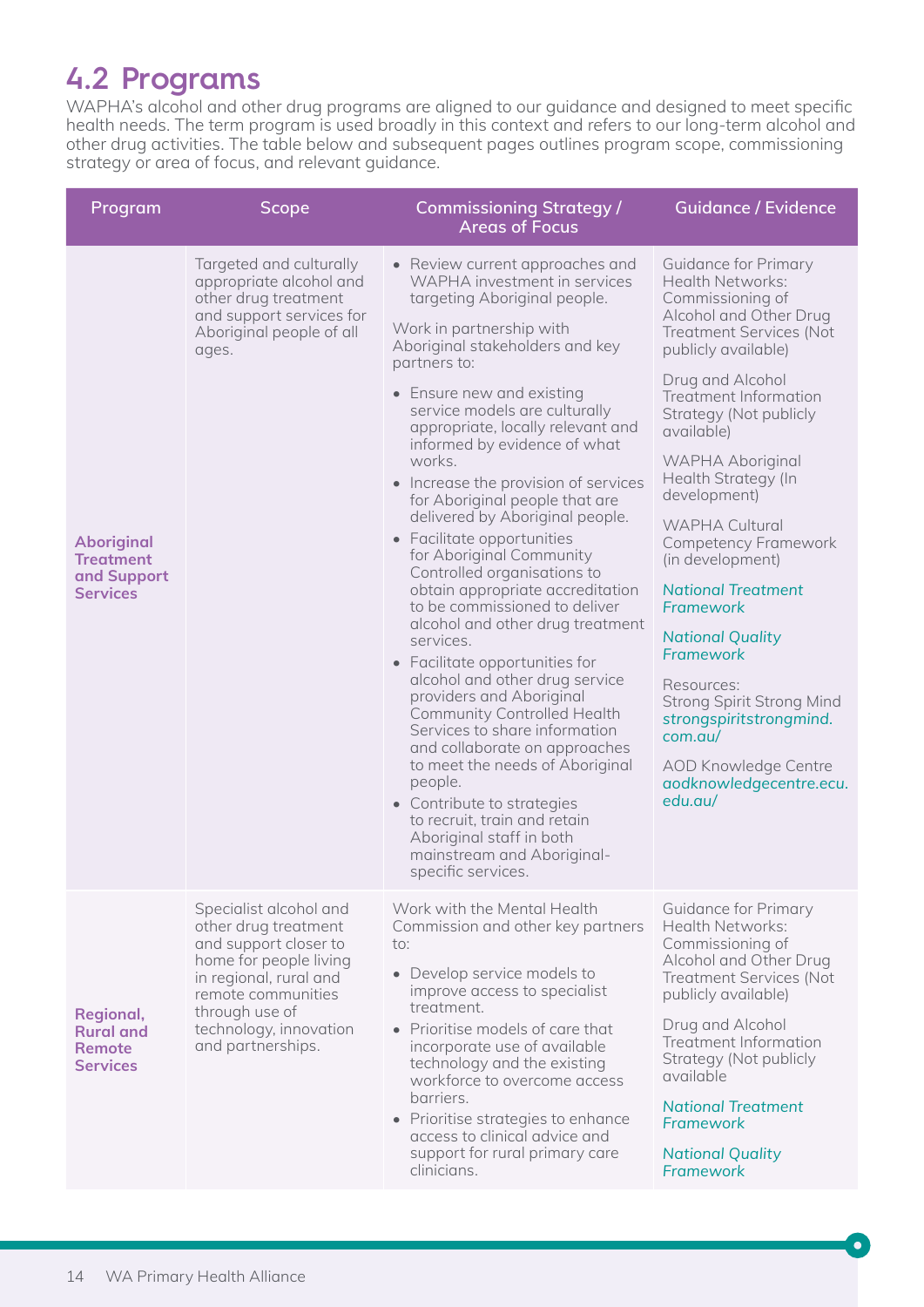| Program                                       | <b>Scope</b>                                                                                                                                                                                                                                                                                                                                                                                                                                                                                                                                                                                                                                                                                                                                                                                                                                                                                                                                                                                                                                                                                                                          | <b>Commissioning Strategy /</b><br><b>Areas of Focus</b>                                                                                                                                                                                                                                                                                                                                                                                                                                                                                                                                                                                                                                                                                                                                                                                                                                                                                                                                                                                                                                                                                                                                                                                                                                                                                                                                                                                                                                                                                                                                                                                                                                    | <b>Guidance / Evidence</b>                                                                                                                                                                                                                                                                                                                                                                                                                                                                                                                                                                                                                                                                                                                                                                                                                                                                                                        |
|-----------------------------------------------|---------------------------------------------------------------------------------------------------------------------------------------------------------------------------------------------------------------------------------------------------------------------------------------------------------------------------------------------------------------------------------------------------------------------------------------------------------------------------------------------------------------------------------------------------------------------------------------------------------------------------------------------------------------------------------------------------------------------------------------------------------------------------------------------------------------------------------------------------------------------------------------------------------------------------------------------------------------------------------------------------------------------------------------------------------------------------------------------------------------------------------------|---------------------------------------------------------------------------------------------------------------------------------------------------------------------------------------------------------------------------------------------------------------------------------------------------------------------------------------------------------------------------------------------------------------------------------------------------------------------------------------------------------------------------------------------------------------------------------------------------------------------------------------------------------------------------------------------------------------------------------------------------------------------------------------------------------------------------------------------------------------------------------------------------------------------------------------------------------------------------------------------------------------------------------------------------------------------------------------------------------------------------------------------------------------------------------------------------------------------------------------------------------------------------------------------------------------------------------------------------------------------------------------------------------------------------------------------------------------------------------------------------------------------------------------------------------------------------------------------------------------------------------------------------------------------------------------------|-----------------------------------------------------------------------------------------------------------------------------------------------------------------------------------------------------------------------------------------------------------------------------------------------------------------------------------------------------------------------------------------------------------------------------------------------------------------------------------------------------------------------------------------------------------------------------------------------------------------------------------------------------------------------------------------------------------------------------------------------------------------------------------------------------------------------------------------------------------------------------------------------------------------------------------|
| <b>Specialist</b><br>Treatment<br>and Support | Targeted and culturally<br>appropriate approaches<br>to high prevalence<br>population groups and<br>regions at increased<br>risk of, exposure to, and<br>harm from alcohol and<br>other drugs.<br>Priority target groups<br>include:<br>• Aboriginal people<br>• People with mental<br>health conditions<br>• Children, parents and<br>families<br>• Young people<br>(between the ages of<br>$10-24$ years)<br>• Older people (over 60<br>years)<br>• Culturally and<br>linguistically diverse<br>populations<br>• People identifying as<br>lesbian, gay, bisexual,<br>transgender, and/or<br>intersex<br>In scope interventions:<br>1. Interventions to<br>reduce the immediate<br>or short-term<br>harms <sup>13</sup> and provide<br>opportunities for<br>improved physical and<br>mental health, and<br>social and emotional<br>wellbeing.<br>2. Interventions to<br>screen, assess<br>and co-ordinate<br>care. Focussed on<br>identifying and<br>assessing harmful<br>consumption patterns,<br>facilitating referral<br>to more intensive<br>interventions and<br>providing coordinated<br>care and case<br>management services. | • Work closely with the Mental<br>Health Commission to ensure<br>activity complements and does<br>not duplicate State investments.<br>• Review existing investment<br>and identify opportunities to<br>better leverage the existing<br>and planned service system<br>and add value through targeted<br>interventions in priority locations.<br><b>Models of Care</b><br>Prioritise models of care that:<br>• Use treatment interventions<br>demonstrated to reduce drug<br>dependence and designed<br>to encourage treatment<br>engagement and compliance.<br>Demonstrate a connection<br>between primary care and<br>specialist alcohol and drug<br>treatment.<br>• Integrate e-Health treatment<br>options into established in-<br>person models of care to improve<br>access.<br>• Seek to intervene early to<br>prevent escalating acuity.<br>Develop new, or enhance existing,<br>models of care that:<br>• Incorporate the use of peer<br>workers as part of treatment<br>approaches to connect<br>consumers with social, mental<br>and other health supports.<br>• Offer walk-in and no-wait<br>options to enable timely access<br>to services.<br>• Offer in-reach / co location of<br>alcohol and drug specialists<br>within primary care settings.<br>Explore opportunities to:<br>• Enable nursing and allied health<br>workers in general practice to<br>support people presenting with<br>alcohol and other drug issues<br>(e.g expand role of WAPHA<br>commissioned social workers,<br>non-dispensing pharmacists and<br>Aboriginal Health workers).<br>• Support mental health<br>specialists trained in the<br>treatment of high prevalence<br>disorders within alcohol and | <b>Guidance for Primary</b><br>Health Networks:<br>Commissioning of<br>Alcohol and Other Drug<br><b>Treatment Services (Not</b><br>publicly available)<br>Drug and Alcohol<br><b>Treatment Information</b><br>Strategy (Not publicly<br>available)<br><b>National Treatment</b><br>Framework<br><b>National Quality</b><br>Framework<br><b>WAPHA Cultural</b><br>Competency Framework<br>(in development)<br><b>WAPHA Rainbow Tick</b><br><b>Activity Plan</b><br><b>WAPHA's Aged Care</b><br>Strategy (In development)<br><b>National Drug Strategy</b><br>Resources:<br><b>National Health and</b><br><b>Medical Research</b><br><b>Council's Australian</b><br><b>Guidelines to Reduce</b><br><b>Health Risks from</b><br>Drinking Alcohol.<br><b>WA Mental Health</b><br><b>Commission: Young</b><br><b>People's Mental Health</b><br>and Alcohol and Other<br><b>Drug Use: Priorities</b><br>for Action 2020-2025<br>(YPPA). |

13 Primary prevention, tobacco cessation, needle and syringe programs, sobering up centres and crisis intervention centres are out of scope for WAPHA.

 $\bullet$ 

other drug service settings.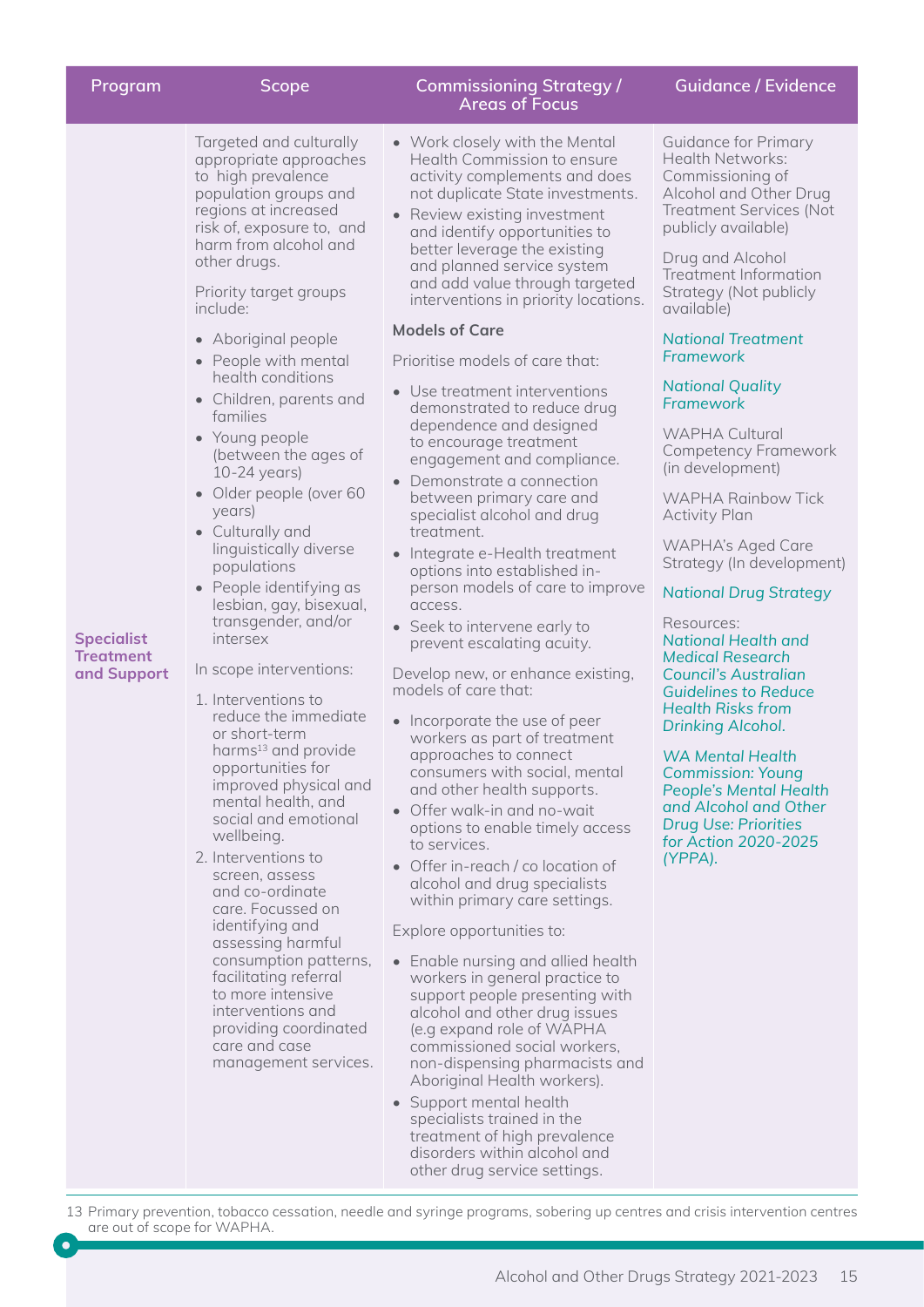| Program | <b>Scope</b>                                                                                                                                                                                                                                                                                                                                                                                      | <b>Commissioning Strategy /</b><br><b>Areas of Focus</b>                                                                                                                                                                                                                                                                                                                                                                                                                                                                                                                                                                                                                                                                                                                                                                                                                                                                                                                                                                                                                                                                                                                                                                                                                                                                                                                                                                                                                                                                                                                                                                                                                                                     | <b>Guidance / Evidence</b> |
|---------|---------------------------------------------------------------------------------------------------------------------------------------------------------------------------------------------------------------------------------------------------------------------------------------------------------------------------------------------------------------------------------------------------|--------------------------------------------------------------------------------------------------------------------------------------------------------------------------------------------------------------------------------------------------------------------------------------------------------------------------------------------------------------------------------------------------------------------------------------------------------------------------------------------------------------------------------------------------------------------------------------------------------------------------------------------------------------------------------------------------------------------------------------------------------------------------------------------------------------------------------------------------------------------------------------------------------------------------------------------------------------------------------------------------------------------------------------------------------------------------------------------------------------------------------------------------------------------------------------------------------------------------------------------------------------------------------------------------------------------------------------------------------------------------------------------------------------------------------------------------------------------------------------------------------------------------------------------------------------------------------------------------------------------------------------------------------------------------------------------------------------|----------------------------|
|         | 3. Intensive<br>interventions <sup>14</sup> .<br>Therapeutic and<br>evidence-informed<br>interventions<br>focused on changing<br>behaviour, enhancing<br>physical and mental<br>health, and social and<br>emotional wellbeing.<br>Includes out-<br>patient withdrawal<br>management<br>(detoxification);<br>psycho-social <sup>15</sup><br>counselling,<br>rehabilitation and<br>pharmacotherapy. | • Improve access to locally<br>provided (community based)<br>withdrawal and detoxification<br>options including GP led models<br>of care.<br>• Promote multidisciplinary<br>approaches to pain assessment<br>and management that evaluates<br>the role and limitations of<br>opioids, promotes self-efficacy<br>and raises awareness of opiod<br>alternatives.<br><b>Continuity of Care</b><br>• Work in partnership with the<br>Mental Health Commission,<br><b>Health Service Providers</b><br>and other stakeholders to<br>improve entry, post-treatment<br>transition planning and<br>after care interventions for<br>people who require intensive<br>specialist treatment (residential<br>rehabilitation, detoxification<br>and withdrawal) and crisis<br>intervention services.<br><b>Priority Groups</b><br>• Work closely with State<br>Government partners to ensure a<br>coordinated approach to design<br>of services for children and<br>young people.<br>• In line with WAPHA's Aged<br>Care Strategy, design models<br>of care to support older people<br>experiencing alcohol and other<br>drug problems including those<br>as a result of difficulties with<br>pain, medication management,<br>isolation, poor health, and<br>significant life events.<br>• Promote screening of women<br>who are pregnant for use of<br>alcohol and other drugs and<br>work with key partners to<br>enhance effective antenatal<br>and postnatal care of mothers,<br>newborns and their significant<br>others.<br>• In partnership with State<br>Government and other<br>stakeholders contribute to<br>collaborative models that<br>support functional recovery<br>for people with substance use<br>issues. |                            |

14 Commissioning of residential rehabilitation and in-patient detoxification and withdrawal beds are out of scope for WAPHA. Rehabilitation and community-based withdrawal provided on a non-residential basis can be considered. 15 Psycho-social counselling can be delivered individually (one on one) or in groups and may involve family members or be delivered to family members alone.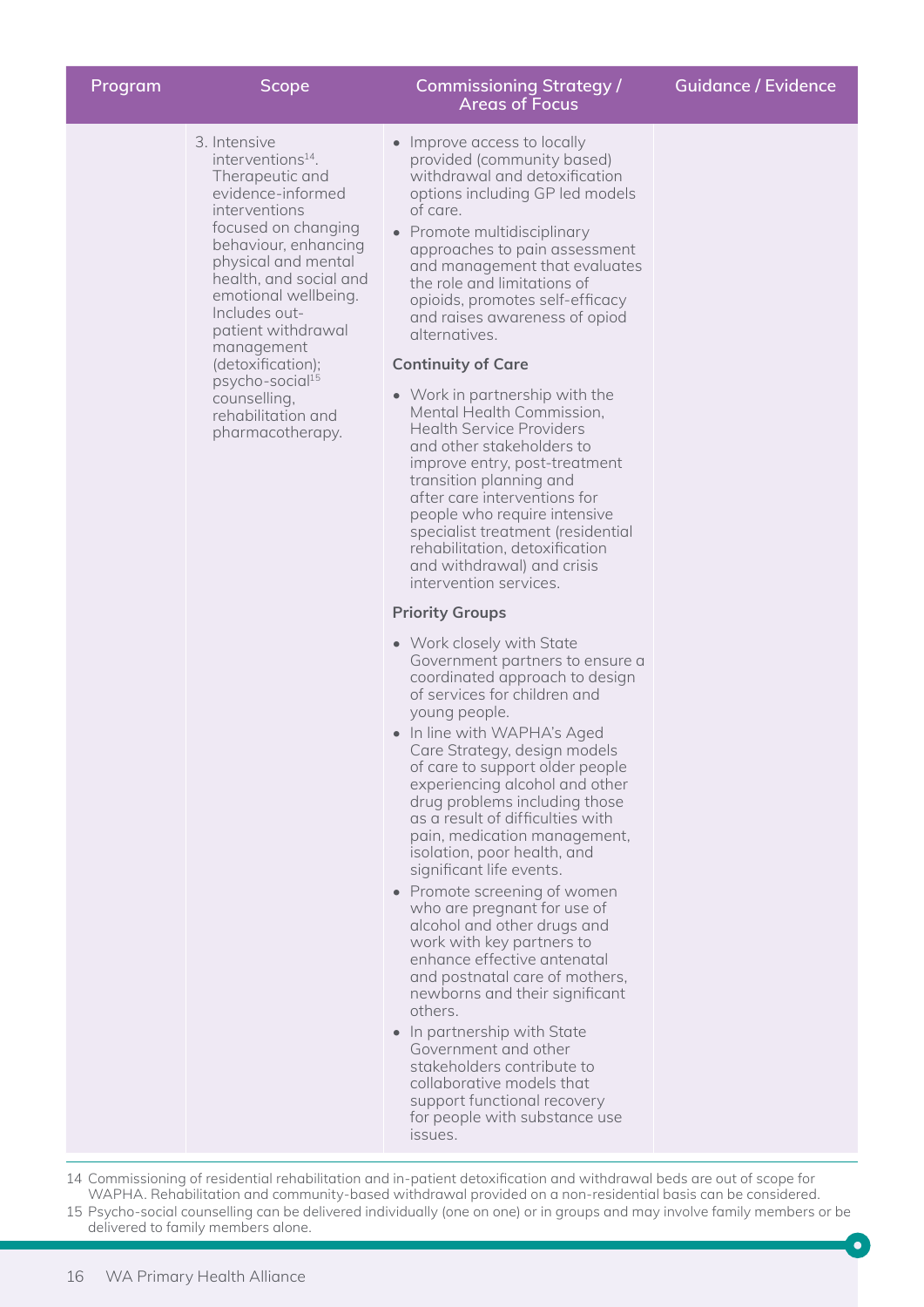| Program                                      | <b>Scope</b>                                                                                                                                                      | <b>Commissioning Strategy /</b><br><b>Areas of Focus</b>                                                                                                                                                                                                                                                                                                                                                                                                                                                                                                                                                                                                                                                                                                                                                                                                                                                                                                                                                                                                                                                                                                                                                                                                                                                                                                                                                                                                                                                                                                                                                                                                                                                                                                                   | <b>Guidance / Evidence</b>                                                                                                                                                                                                                                          |
|----------------------------------------------|-------------------------------------------------------------------------------------------------------------------------------------------------------------------|----------------------------------------------------------------------------------------------------------------------------------------------------------------------------------------------------------------------------------------------------------------------------------------------------------------------------------------------------------------------------------------------------------------------------------------------------------------------------------------------------------------------------------------------------------------------------------------------------------------------------------------------------------------------------------------------------------------------------------------------------------------------------------------------------------------------------------------------------------------------------------------------------------------------------------------------------------------------------------------------------------------------------------------------------------------------------------------------------------------------------------------------------------------------------------------------------------------------------------------------------------------------------------------------------------------------------------------------------------------------------------------------------------------------------------------------------------------------------------------------------------------------------------------------------------------------------------------------------------------------------------------------------------------------------------------------------------------------------------------------------------------------------|---------------------------------------------------------------------------------------------------------------------------------------------------------------------------------------------------------------------------------------------------------------------|
| General<br><b>Practice</b><br><b>Support</b> | Initiatives to build<br>the confidence and<br>capability of the primary<br>care workforce to<br>recognise and respond<br>to alcohol and other drug<br>use issues. | • Work with key partners including<br>the Royal Australian College<br>of General Practitioners and<br>Australian College of Rural and<br>Remote Medicine to leverage<br>and promote alcohol and other<br>drug education and training for<br>the current and future primary<br>health care workforce.<br><b>Quality Improvement</b><br>• Review current approaches<br>to engaging and supporting<br>primary health care practitioners<br>and general practice on the topic<br>of alcohol and other drugs.<br>• Develop and implement a<br>program of data driven quality<br>improvement activities for<br>general practice that responds to<br>identified needs and leverages<br>existing materials, relationships,<br>incentives and initiatives.<br>• Promote universal screening,<br>assessment and intervention<br>for alcohol and other drug<br>conditions for people presenting<br>to primary care settings<br>including general practice,<br>allied health and community<br>pharmacy.<br><b>Clinical Support and Advice</b><br>• Work with key partners and<br>stakeholders to establish a<br>WA alcohol and other drug<br>community of practice for<br>primary care practitioners<br>utilising Project ECHO or other<br>structured approach, building on<br>existing programs and initiatives.<br>• Promote the use of clinical<br>support tools including<br>HealthPathways, Practice<br>Assist and Next Step's Drug<br>and Alcohol Clinical Advisory<br>Service <sup>16</sup> to primary health and<br>allied health care professionals.<br>• Work with stakeholders to<br>assist primary health care<br>professionals engage with<br>specialist alcohol and other drug<br>service providers to improve the<br>physical health and wellbeing of<br>service users. | No specific guidance.<br>Resources:<br>RACGP - Alcohol & Other<br><b>Drugs GP Education</b><br>Program<br><b>ACCRM Drug and Alcohol</b><br><b>Addiction Education</b><br>Program<br>NCETA Alcohol and<br>other Drug Screening<br>and Withdrawal Tools<br>Collection |
|                                              |                                                                                                                                                                   |                                                                                                                                                                                                                                                                                                                                                                                                                                                                                                                                                                                                                                                                                                                                                                                                                                                                                                                                                                                                                                                                                                                                                                                                                                                                                                                                                                                                                                                                                                                                                                                                                                                                                                                                                                            |                                                                                                                                                                                                                                                                     |

16 Recommendation 10 Methamphetamine Action Plan Taskforce Final Report (2018) State of Western Australia.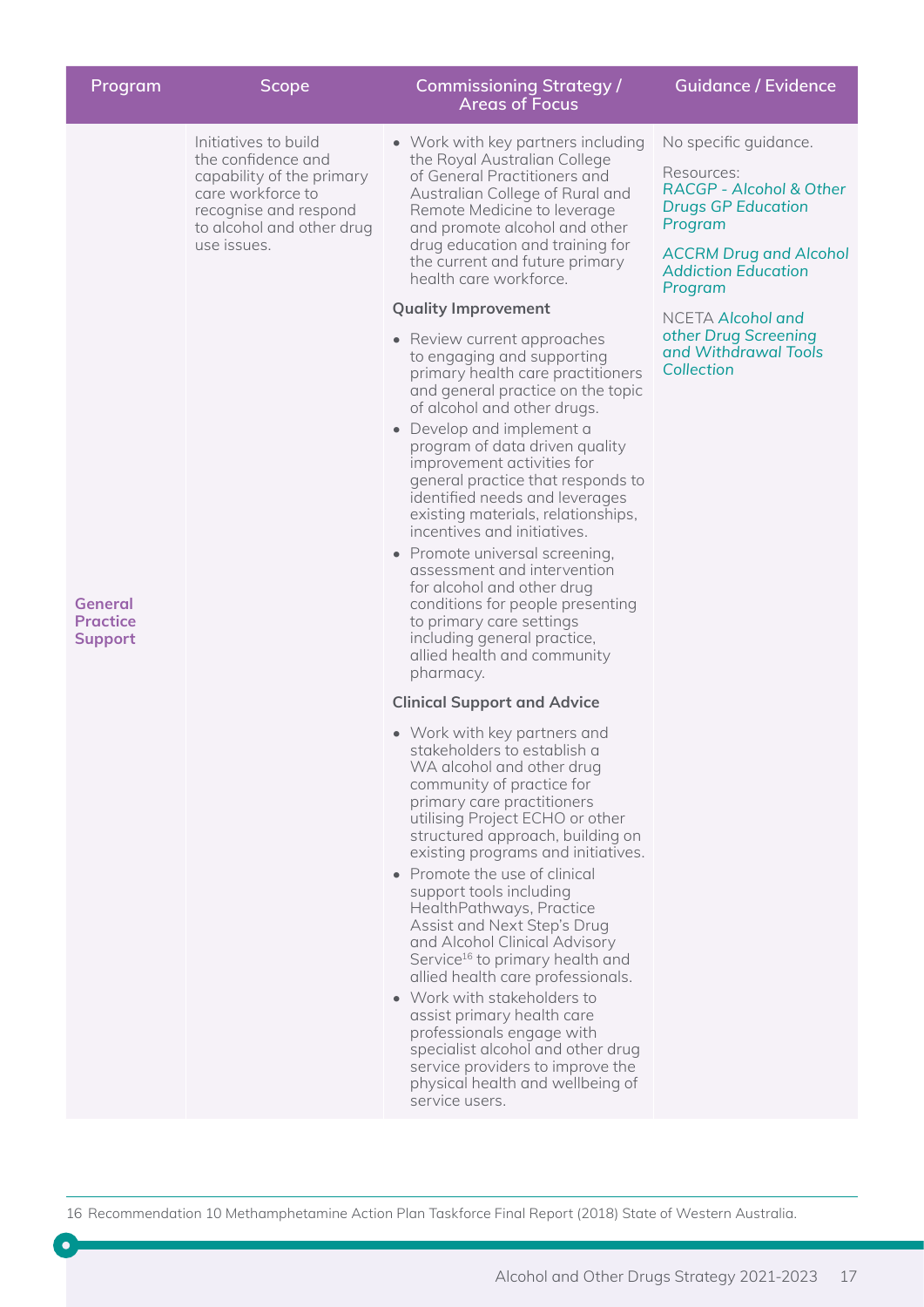| Program | <b>Scope</b> | <b>Commissioning Strategy /</b><br><b>Areas of Focus</b>                                                                                                                                                                                                                                                                                                                                                                                                                                              | <b>Guidance / Evidence</b> |
|---------|--------------|-------------------------------------------------------------------------------------------------------------------------------------------------------------------------------------------------------------------------------------------------------------------------------------------------------------------------------------------------------------------------------------------------------------------------------------------------------------------------------------------------------|----------------------------|
|         |              | <b>Quality Use of Medicines</b>                                                                                                                                                                                                                                                                                                                                                                                                                                                                       |                            |
|         |              | • Work with key partners to<br>support implementation of<br>the Real Time Prescription<br>Monitoring Service, safer<br>prescribing practices and<br>medication assisted treatment<br>of opioid and other drug<br>dependence.<br>• In collaboration with the WA<br>Department of Health and<br><b>Mental Health Commission</b><br>support engagement of primary<br>care practitioners in community<br>pharmacotherapy initiatives.<br>• Contribute to strategies to<br>prevent and respond to overdose |                            |
|         |              | including access to naloxone<br>and implementation of the Take<br>Home Naloxone Pilot.                                                                                                                                                                                                                                                                                                                                                                                                                |                            |
|         |              | • Consider expanded role of<br>non-dispensing pharmacists<br>in general practice to include<br>alcohol and other drug quality<br>improvement activities.                                                                                                                                                                                                                                                                                                                                              |                            |
|         |              | • Promote use of Medicare<br>Benefits Schedule items<br>that remunerate and target<br>medication review and non-<br>pharmacological management of<br>certain conditions.                                                                                                                                                                                                                                                                                                                              |                            |
|         |              | • In collaboration with WA<br>Department of Health, provide<br>information and support to<br>general practice regarding<br>the prescribing of medicinal<br>cannabis.                                                                                                                                                                                                                                                                                                                                  |                            |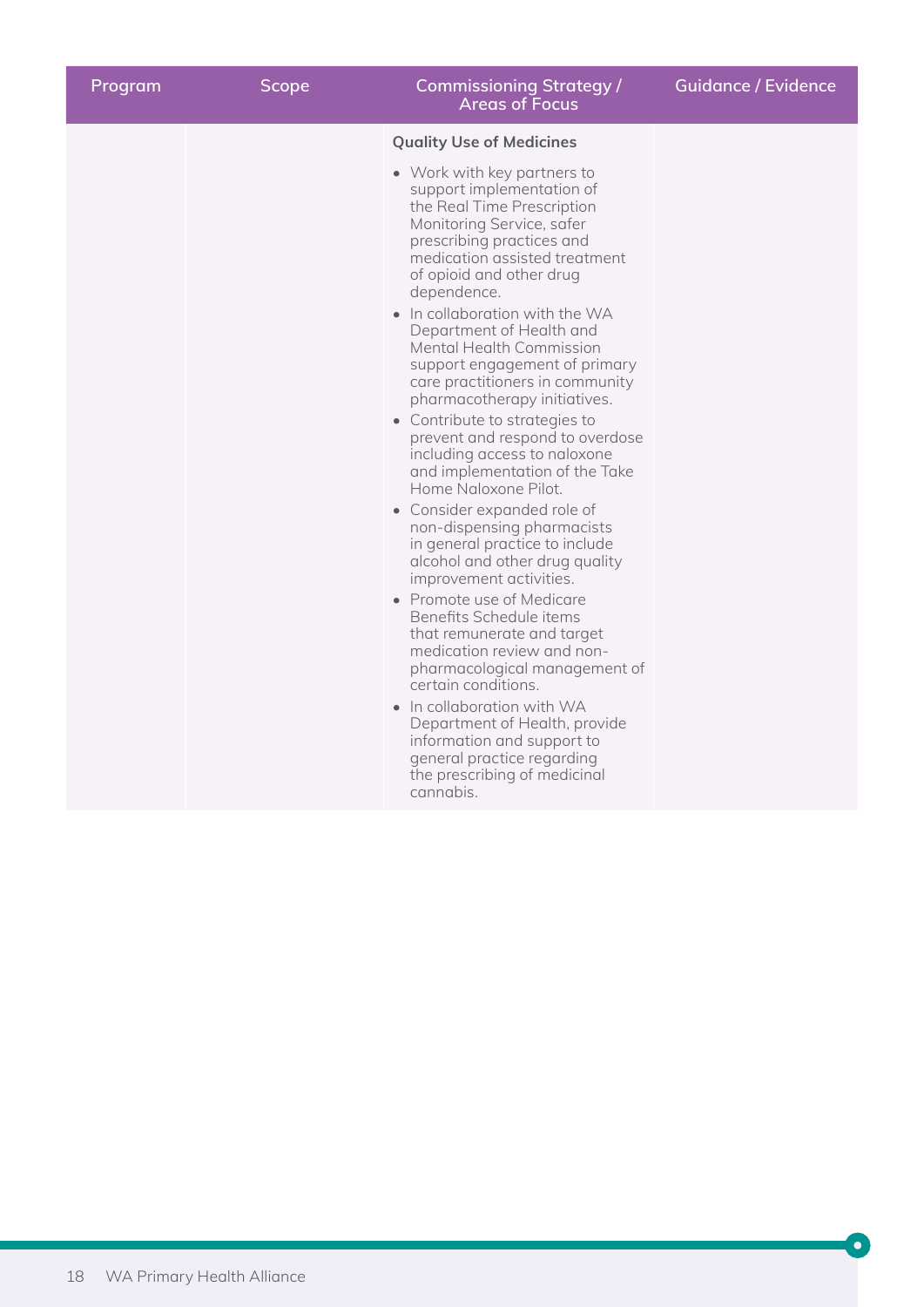| Program                                                                      | <b>Scope</b>                                                                                                                                                                                                                     | <b>Commissioning Strategy /</b><br><b>Areas of Focus</b>                                                                                                                                                                                                                                                                                                                                                                                                                                                                                                                                                                                                                                                                                                                                                                                                                                                                                                                                                                                                                                                                                                                                                                                                                                                                                                                                                                                                                                                                                                                                                                                                                                                                                                                                                             | Guidance / Evidence                                                                                                                                                                                                             |
|------------------------------------------------------------------------------|----------------------------------------------------------------------------------------------------------------------------------------------------------------------------------------------------------------------------------|----------------------------------------------------------------------------------------------------------------------------------------------------------------------------------------------------------------------------------------------------------------------------------------------------------------------------------------------------------------------------------------------------------------------------------------------------------------------------------------------------------------------------------------------------------------------------------------------------------------------------------------------------------------------------------------------------------------------------------------------------------------------------------------------------------------------------------------------------------------------------------------------------------------------------------------------------------------------------------------------------------------------------------------------------------------------------------------------------------------------------------------------------------------------------------------------------------------------------------------------------------------------------------------------------------------------------------------------------------------------------------------------------------------------------------------------------------------------------------------------------------------------------------------------------------------------------------------------------------------------------------------------------------------------------------------------------------------------------------------------------------------------------------------------------------------------|---------------------------------------------------------------------------------------------------------------------------------------------------------------------------------------------------------------------------------|
| <b>Workforce</b><br><b>Development</b><br>for Health<br><b>Professionals</b> | Initiatives to build<br>the confidence and<br>capability of the primary<br>health care workforce to<br>recognise and respond<br>to alcohol and other drug<br>use issues (inclusive of<br>generalist and specialist<br>services). | • In partnership with the Mental<br>Health Commission and<br>WA Network of Alcohol and<br>Drug Agencies, contribute to<br>continuous quality improvement<br>of the alcohol and other drug<br>sector.<br>• Build the co-occurring<br>confidence and capability of<br>alcohol and other drug, mental<br>health and generalist service<br>providers through promotion and<br>use of co-morbidity guidelines<br>and benchmarking and fidelity<br>tool $s^{17}$ .<br>• Work with alcohol and other<br>drug service providers, and<br>consumer and peer led<br>organisations to ensure that<br>service users, families and<br>significant others are involved<br>in the design and delivery of<br>services, including training<br>and professional development<br>activities.<br>• In line with WAPHA's Cultural<br>Competency Framework assess<br>and develop the confidence<br>and capability of commissioned<br>service providers to deliver<br>culturally appropriate services<br>(including provision of services<br>to people who identify as<br>Aboriginal, CALD and LGBTQI+).<br>• Review past investment<br>in workforce development<br>initiatives and identify initiatives<br>that could be leveraged (through<br>promotion, expansion or<br>adaptation).<br>• In partnership with the Mental<br>Health Commission, WA<br>Network of Alcohol and other<br>Drug Agencies and other<br>key partners support service<br>providers to obtain and retain<br>suitable alcohol and other drug<br>accreditation.<br>• In partnership with the Mental<br>Health Commission and<br>WA Network of Alcohol and<br>Drug Agencies contribute to<br>initiatives to grow and develop<br>the generalist and specialist<br>alcohol and other drug workforce<br>(including uptake of technology<br>and innovative models of care). | No specific guidance<br><b>WAPHA Cultural</b><br><b>Competency Framework</b><br>(in development)<br>Resources<br>WA Mental Health,<br><b>Alcohol and Other Drug</b><br><b>Workforce Strategic</b><br><b>Framework 2020-2025</b> |

17 For example the Dual Diagnosis Capability in Addiction Treatment (DDCAT) Index and Dual Diagnosis Capability in Mental Health Treatment (DDCMHT).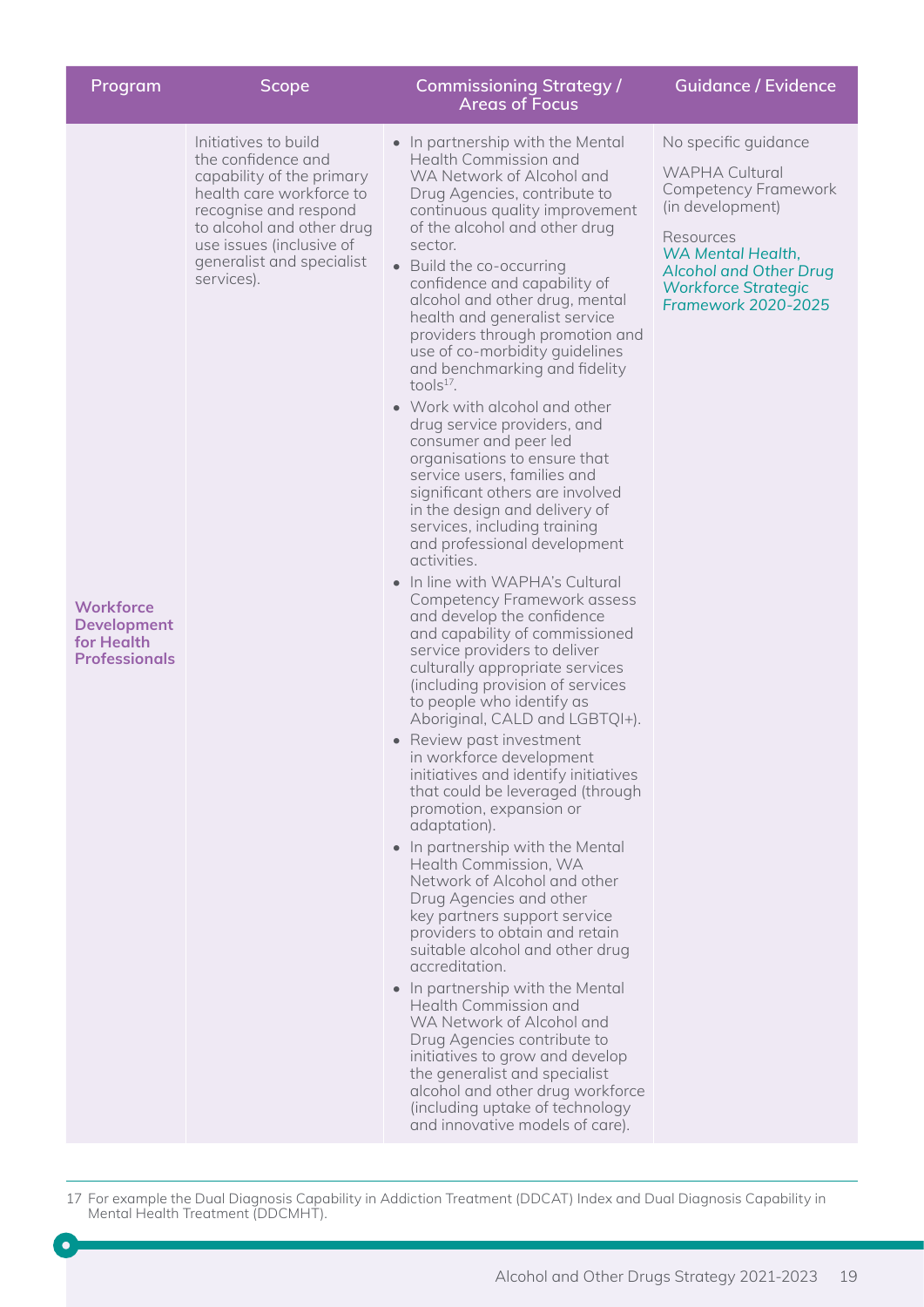### **Connection to WAPHA's Mental Health Strategy**

WAPHA's strategic approach to the commissioning of alcohol and other drugs, mental health and suicide prevention activity is cognizant of the significant overlap of people who experience substance use issues in addition to experiencing mental illness. The following programs are included in our Mental Health Strategy and the commissioning strategies/area of focus listed below are specifically pertinent to alcohol and other drug related actions.

| Program                                                                                                                                        | <b>Scope</b>                                                                                                                                                                                                                                                                                                                                                             | <b>Commissioning Strategy /</b><br><b>Areas of Focus</b>                                                                                                                                                                                                                         | <b>Guidance / Evidence</b>                                                                                                                                                                                                                                                                           |
|------------------------------------------------------------------------------------------------------------------------------------------------|--------------------------------------------------------------------------------------------------------------------------------------------------------------------------------------------------------------------------------------------------------------------------------------------------------------------------------------------------------------------------|----------------------------------------------------------------------------------------------------------------------------------------------------------------------------------------------------------------------------------------------------------------------------------|------------------------------------------------------------------------------------------------------------------------------------------------------------------------------------------------------------------------------------------------------------------------------------------------------|
| <b>Adult Mental</b><br><b>Health Centre</b><br>(Perth North)                                                                                   | The Centre is intended<br>to provide a welcoming,<br>low stigma soft entry<br>point (i.e. no wrong<br>door approach) for<br>people who may be<br>experiencing distress<br>or crisis, that requires<br>immediate assessment.<br>short term treatment<br>and/or connection/<br>reconnection to other<br>services for mental<br>health and alcohol and<br>other drug issues | • Work with state government<br>partners and other<br>stakeholders to ensure design<br>integrates with (and does<br>not duplicate) existing and<br>planned alcohol and drug and<br>mental health services for the<br>region.                                                     | <b>Service Model for Adult</b><br><b>Mental Health Centres</b>                                                                                                                                                                                                                                       |
| <b>Services for</b><br><b>Children and</b><br><b>Young People</b><br>with or at<br><b>Risk of Mild</b><br>to Moderate<br><b>Mental Illness</b> | Early intervention<br>mental health services<br>for young people aged<br>12-25 years with, or at<br>risk of, mild to moderate<br>mental illness.                                                                                                                                                                                                                         | • As part of headspace<br>program review, investigate<br>extent of service activity to<br>address alcohol and drug<br>and co-morbidity and identify<br>opportunities for improvement.<br>• Increase linkages between<br>commissioned alcohol and<br>drug services and headspace. | Child and Youth Mental<br><b>Health Services</b>                                                                                                                                                                                                                                                     |
| <b>Virtual</b><br><b>Psychology</b><br><b>Clinic</b><br>(Telehealth<br>& e-health<br>assessments<br>&<br>interventions)                        | Provision of free, high<br>quality mental health<br>assessment and<br>treatment to Western<br>Australians aged 16<br>and over, who are<br>experiencing challenges<br>related to low mood,<br>anxiety or substance<br>use.                                                                                                                                                | • Continued refinement of the<br>statewide Practitioner Online<br><b>Referral Treatment Service</b><br>(PORTS) program including<br>strategies to increase uptake<br>of treatment and support for<br>alcohol and other drug use<br>issues.                                       | <b>Psychological Therapies</b><br>provided by Mental<br><b>Health Professionals for</b><br><b>Underserviced Groups</b><br><b>Aboriginal and Torres</b><br><b>Strait Islander Mental</b><br><b>Health Services</b><br><b>Low Intensity Mental</b><br><b>Health Services for Early</b><br>Intervention |
| <b>Integrated</b><br><b>Primary</b><br><b>Mental Health</b><br><b>Care (Portals)</b>                                                           | Provision of a stepped<br>care approach for<br>people with, or at risk of,<br>mental health conditions<br>in regional Western<br>Australia.<br>Consisting of clinical<br>care coordination,<br>low intensity and<br>psychological therapy<br>services delivered face-<br>to-face, by telephone,<br>and/or online.                                                        | • As part of the development<br>of the portals program<br>investigate the extent<br>to which the model and<br>commissioned services<br>respond to alcohol and drug<br>use and co-morbidity and<br>identify opportunities for<br>improvement.                                     | <b>Psychological Therapies</b><br>provided by Mental<br><b>Health Professionals for</b><br><b>Underserviced Groups</b><br><b>Aboriginal and Torres</b><br><b>Strait Islander Mental</b><br><b>Health Services</b><br><b>Low Intensity Mental</b><br><b>Health Services for Early</b><br>Intervention |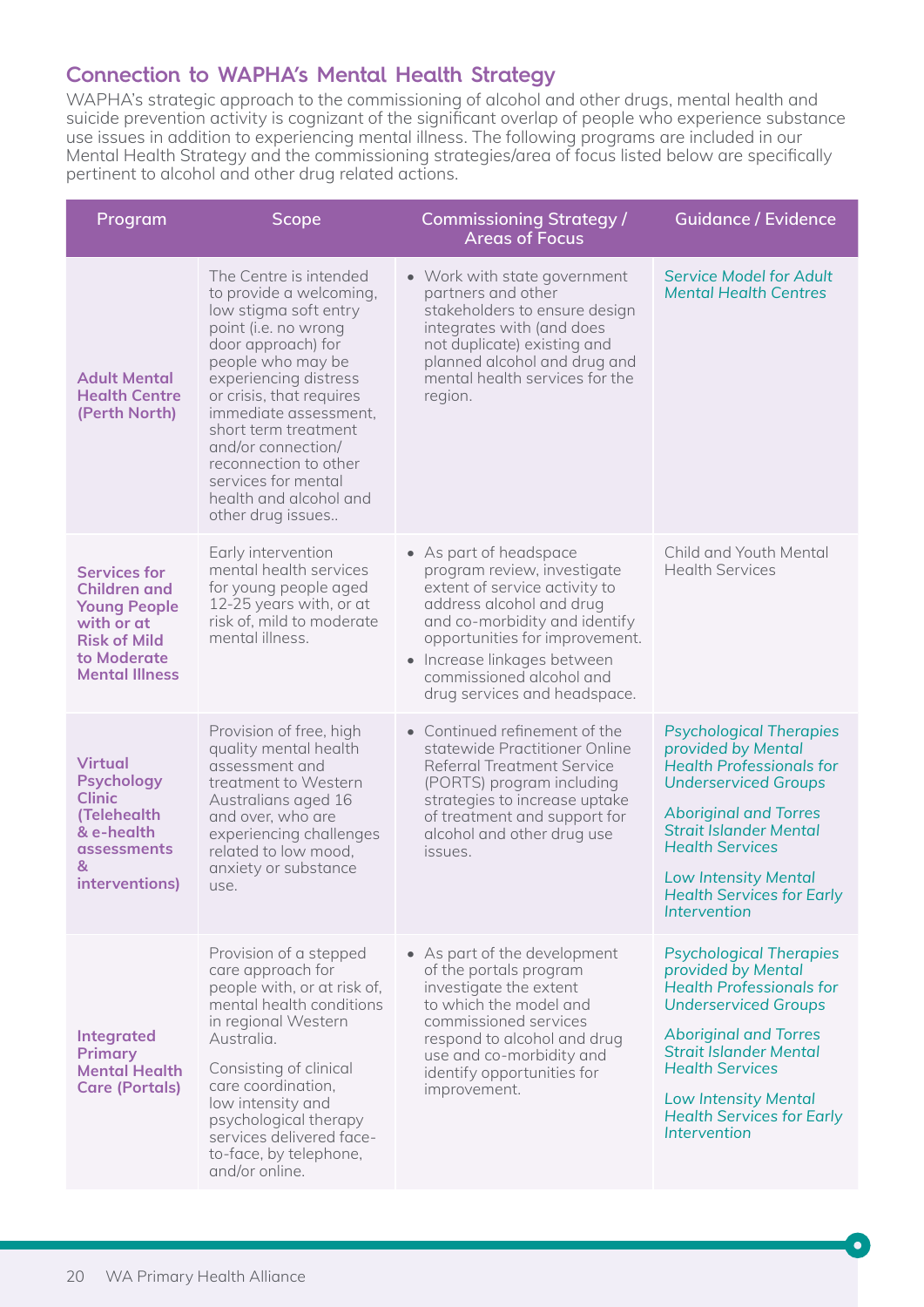| Program                                                                                                                                                        | <b>Scope</b>                                                                                                                                                                                                  | <b>Commissioning Strategy /</b><br><b>Areas of Focus</b>                                                                                                                                                                                     | <b>Guidance / Evidence</b>                                                                                                                                                              |
|----------------------------------------------------------------------------------------------------------------------------------------------------------------|---------------------------------------------------------------------------------------------------------------------------------------------------------------------------------------------------------------|----------------------------------------------------------------------------------------------------------------------------------------------------------------------------------------------------------------------------------------------|-----------------------------------------------------------------------------------------------------------------------------------------------------------------------------------------|
| <b>Psychological</b><br><b>Therapies</b><br><b>Provided by</b><br><b>Mental Health</b><br><b>Professionals</b><br>for<br><b>Underserviced</b><br><b>Groups</b> | Evidence based<br>treatment for people<br>with mild to moderate<br>mental illness.                                                                                                                            | • Continued refinement of<br>commissioned service models<br>and development of workforce<br>capability to address co-<br>occurring mental health and<br>substance use.                                                                       | <b>Psychological Therapies</b><br>provided by Mental<br><b>Health Professionals for</b><br><b>Underserviced Groups</b>                                                                  |
| <b>Services</b><br>for People<br>with Severe<br>or Complex<br><b>Mental Illness</b>                                                                            | Evidence-informed,<br>short-term, focused<br>psychological<br>interventions for people<br>with severe mental<br>illness who can be<br>managed within primary<br>care settings. Clinical<br>care coordination. | • Ensure service models<br>incorporate focus on people<br>experiencing co-occurring<br>mental health and alcohol and<br>other drug issues.                                                                                                   | <b>Primary Mental Health</b><br><b>Care Services for People</b><br>with Severe Mental<br><b>Illness</b>                                                                                 |
| <b>Suicide</b><br><b>Prevention</b><br>services                                                                                                                | Services to address<br>the needs of people at<br>risk of suicide, including<br>aftercare and support<br>following a suicide<br>attempt.                                                                       | Incorporate consideration of<br>$\bullet$<br>strategies to reduce harm<br>from alcohol other drug use<br>and include appropriate<br>pathways to treatment in the<br>design of suicide prevention,<br>postvention and after care<br>services. | <b>Regional Approach to</b><br><b>Suicide Prevention</b><br>An evidence-based<br>systems approach to<br>suicide prevention:<br>guidance on planning,<br>commissioning and<br>monitoring |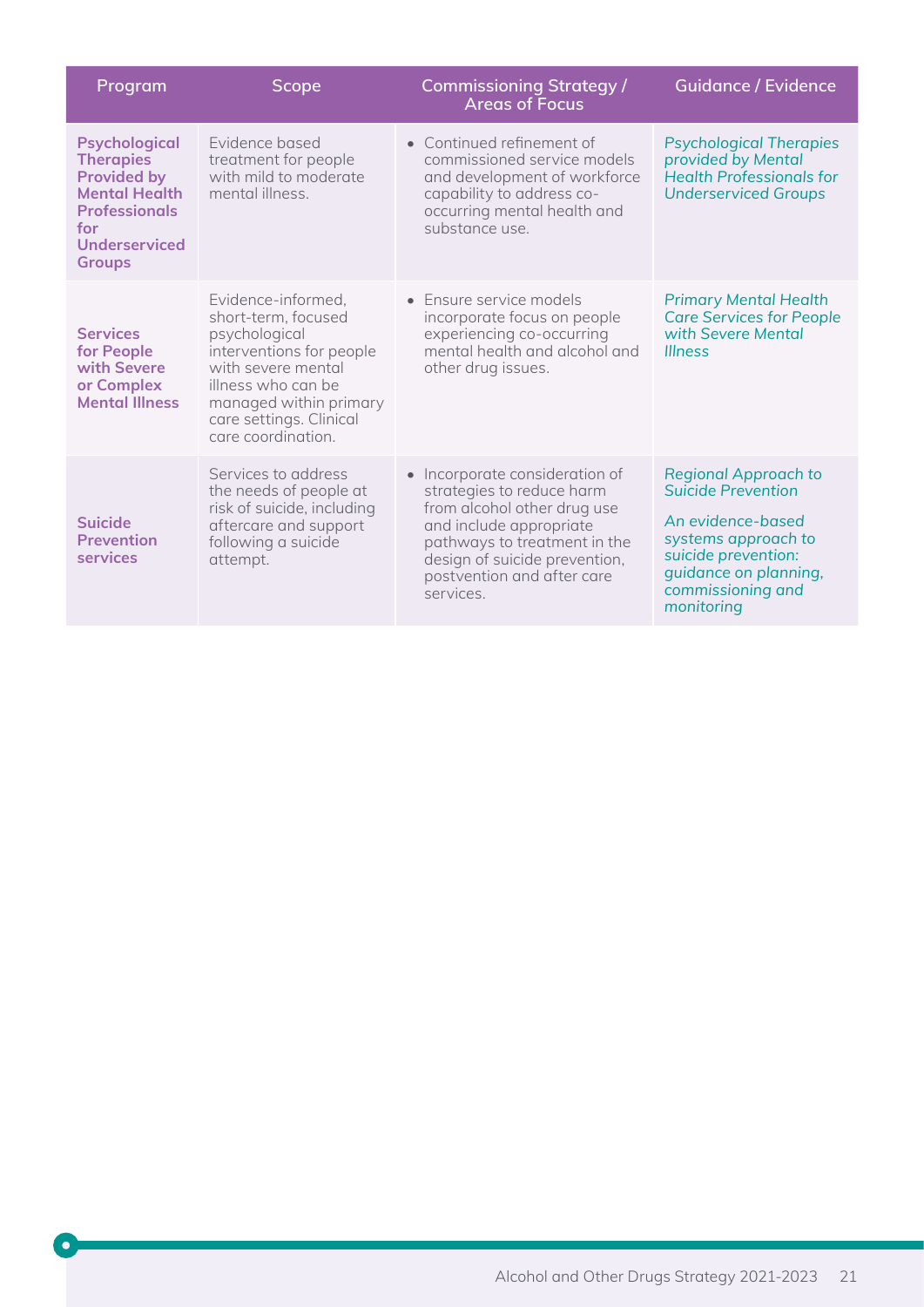# **5. Place**

The provision of health care services across WA is not uniform. This has a profound effect on health care utilisation and outcomes. The variation is largely due to misaligned governance, planning and funding and the consequence is a multiplicity of providers, with competing and overlapping objectives and incentives and little integration. The health care system is unbalanced because the drivers are. Simply funding more services in places (locations) that have higher than average rates of disadvantage, for example, will not fix the problem. It is more complex and requires a systemic, multilevel approach in partnership with others.

Given our limited resourcing and important role in supporting general practice, WAPHA must be deliberate in where it directs investment. Commissioned services that can be provided virtually (telephone, internet) will be available to people irrespective of their location, while in-person services will be developed as suites of place-based offerings.

Determining the priority locations for place-based services involves a balance of what can be achieved in terms of maximising individual benefit relative to the level of unmet need. Our placebased decision making is informed by:

- An understanding of existing service provision. We will work in partnership with stakeholders to understand the whole system before we commission.
- Iterative needs assessments, including population health analysis and consultation with clinicians, community, service providers and partner agencies. We will ensure our commissioning decisions are well-defined, justified and transparent.
- Existence of critical dependencies. We will prioritise investment in locations that offer the conditions, workforce and infrastructure conducive to making an impact.

To achieve person-centred, quality care (that is holistic), and to maximise finite resources, WAPHA has identified the following parameters (critical dependencies) that need to be present in a place:

- 1. A collaborative approach to system integration among stakeholders.
- 2. Accessible general practitioners with appropriate scope and local knowledge.
- 3. Access to social services e.g housing, financial and employment supports.
- 4. Pathways to care integration and coordination.
- 5. Service infrastructure to respond to specific groups e.g youth, older adults.

Where these dependencies are not in place in a location, we will work with our key partners to establish these critical conditions, so programs can be successful in the future.

We recognise that for Aboriginal people, 'place' means more than the physical location of residence. Connection to culture, family and community is central to the health and wellbeing of Aboriginal people. "Community is where we live, support family, maintain our connections to country and culture and go to school and work. These factors are important in developing a strong sense of community. We need to feel safe in our community and know we can find help, including health services close by if we need them. Maintaining and developing the connections between community and services is important in developing healthy communities." <sup>17</sup>



18 WA Aboriginal and Torres Strait Islander Health and Wellbeing Framework 2015-2030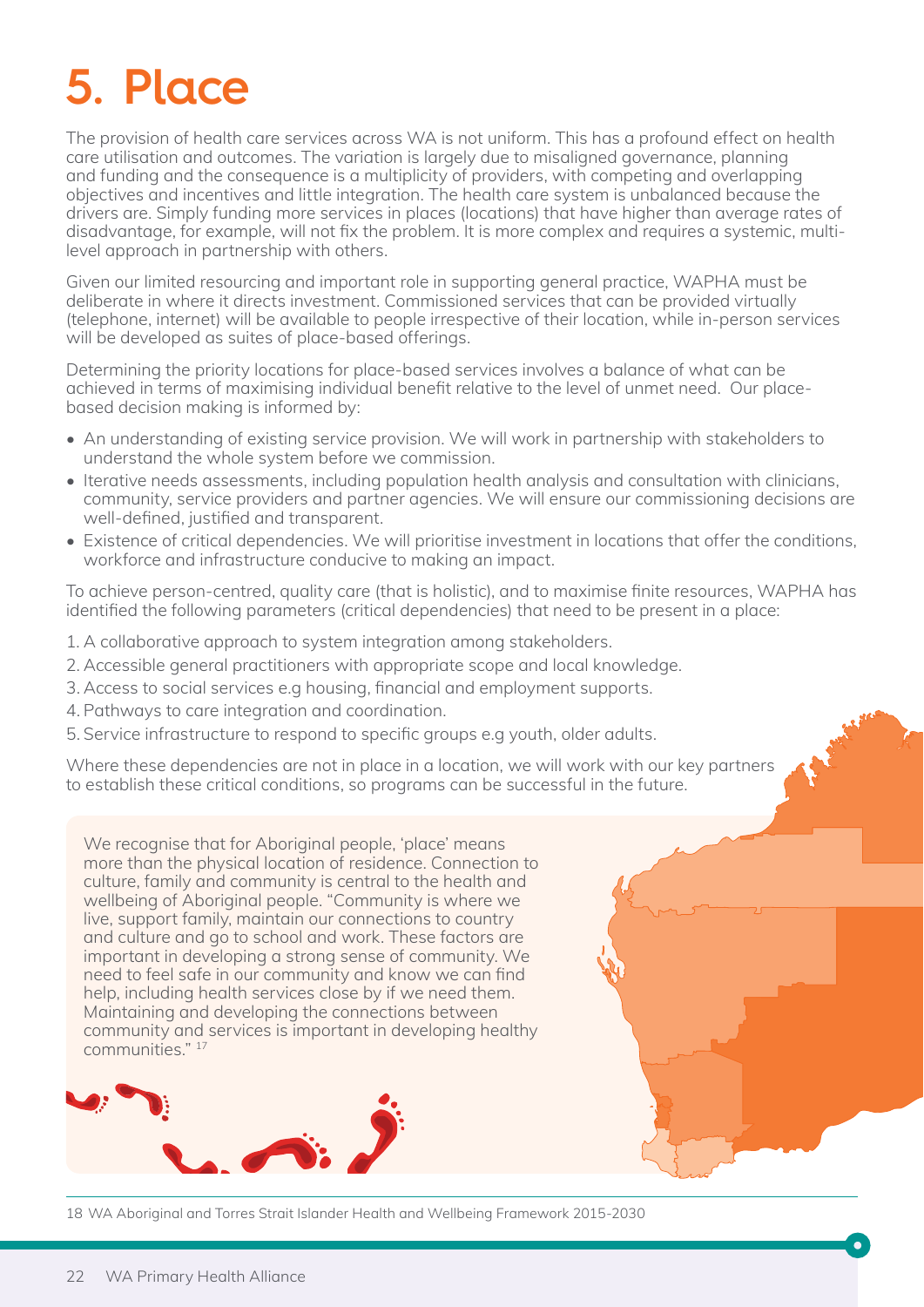## **6. Performance**

As articulated in our strategic plan, WAPHA's priorities include continuously improving primary health care practice and commissioning services in a planned and targeted way. To achieve these priorities, WAPHA is developing key frameworks to monitor, evaluate and measure the success of our programs and services.

- 1. **Commissioned Services Performance Management Framework** will enable commissioned service providers to be clear on WAPHA's expectations in relation to service delivery and how performance will be measured. The Framework will support a shared understanding of performance objectives and indicators between WAPHA and service providers and support greater clarity in the commissioning process.
- 2. **Evaluation Framework** will outline our approach to integrate evaluation across all elements of the commissioning cycle and evaluate the fidelity, quality, effectiveness, impact, and value for money of programs and services.

The PHN Program Performance and Quality Framework<sup>19</sup> assists to measure how our functions and activities contribute towards achieving PHN objectives. The following performance indicators are specific to PHN alcohol and other drug activities:

- W1: Rate of drug and alcohol treatment service providers with suitable accreditation
- W2: PHN support for drug and alcohol commissioned health professionals
- IH3: Evidence that all drug and alcohol commissioned services are culturally appropriate for Aboriginal and Torres Strait Islander people
- AOD1: Rate of drug and alcohol commissioned providers actively delivering services
- AOD2: Partnerships established with local key stakeholders for drug and alcohol treatment services

#### **WAPHA's strategy for commissioned programs and services includes:**

#### **EVALUATION**

Evaluating programs and services to assess impact, identify opportunities for continuous improvement, confirm specific location demand and ensure alignment with Australian Government PHN Guidance Materials.

#### **SERVICE PROVIDER PERFORMANCE**

Assessment of service provider's performance against the WAPHA's Commissioned Services Performance Management Framework, with further consultation if required.

#### **SYSTEM CONNECTION**

Ensuring services are not operating in isolation and are connected to primary care and other services within the local health care system.

#### **PRIORITY LOCATIONS**

Assessing whether there are other locations where a service should be a priority for implementation.

#### **BEST PRACTICE**

Ensuring all services operate in line with best practice approaches.

#### **BENCHMARKING**

Develop benchmarking to inform/improve program outcomes based on regular program level evaluation.